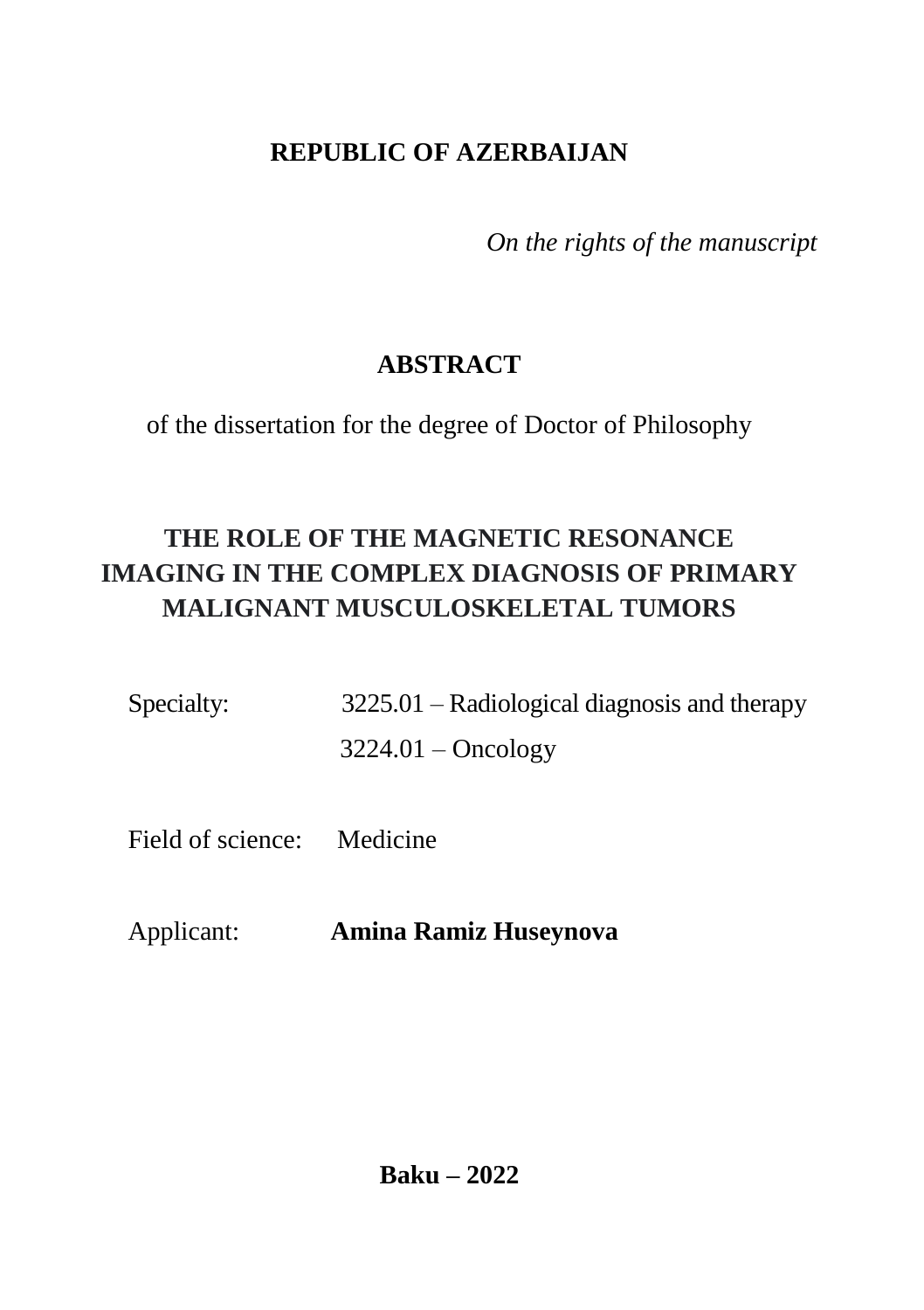The dissertation was performed at the Oncology Department of Azerbaijan Medical University.

**Scientific supervisors**: doctor of medical sciences, professor, honored scientist **Isa Huseyn Isayev**

> doctor of medical sciences, professor **Abuzar Yusif Gaziyev**



**Official opponents**: doctor of medical sciences, professor **Soltan Samad Manafov** 

> doctor of medical sciences **Abulfaz Aghasoltan Soltanov**

doctor of medical sciences, professor **Abdulhakim Ahmet Joshkun**

Dissertation Council at FD 1.02 of the Supreme Attestation Dissertation Council at  $\Gamma$ D 1.02 of the Depistric Axerbaijan Commission under the President of the Ministry of Health of operating at National Oncology Center of the Ministry of Health of<br>the Republic of Azerbaijan

 $\sqrt{\frac{18L}{168}}$ professor of include sciences, professor, honored scientist,<br>an active member of ANAS

doctor of philosophy in the

\_\_\_\_\_\_\_\_\_\_\_\_ **Jamil Aziz Aliyev** 

Scientific secretary of the Dissertation council:  $\alpha$  of  $\alpha$  in  $\alpha$  in  $\alpha$  in medicine

Chairman of the scientific seminar:

doctor of medical sciences, doctor of medical s  $\sqrt{\frac{1}{2\pi N}}$  associate professor<br>Suzan Sabir Vatankha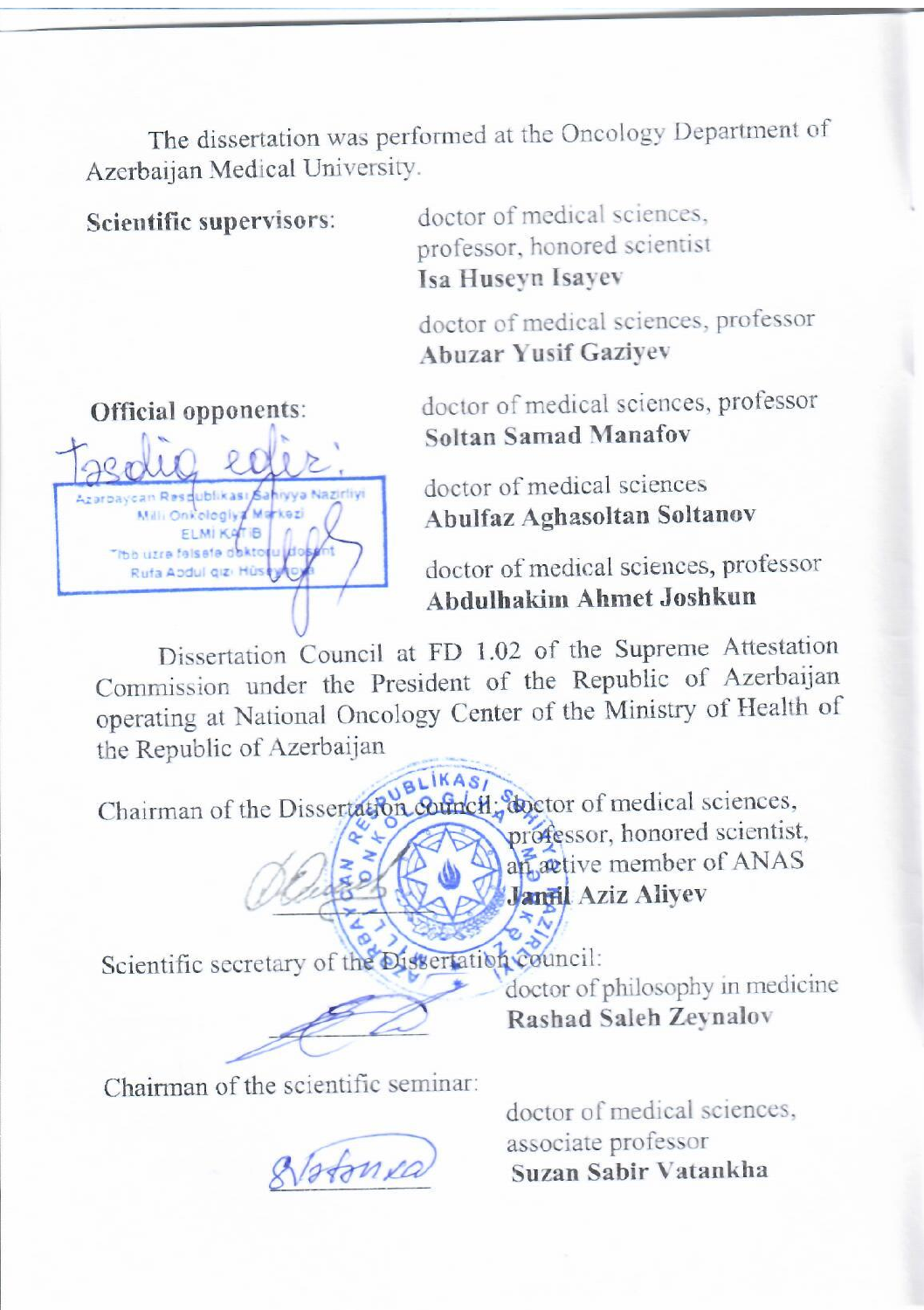#### **GENERAL CHARACTERISTICS OF THE RESEARCH**

**Relevance and degree of completion of the topic.** The share of malignant musculoskeletal tumors in the overall structure of oncological diseases is characterized by low values. Thus, about 1-2% of cases of malignant tumors are bone sarcomas (BS), and 0.7-1% are soft tissue sarcomas (STS). There is no significant difference in the incidence of these pathologies in different countries and regions of the world, and the incidence rate per 100,000 in the population is low, ranging from 1 to  $3^{1,2,3}$ .

It should be noted that though there has been a significant improvement in the diagnosis and treatment of these pathologies with the use of modern and highly informative diagnostic methods, as well as the use of effective chemotherapy regimens and preventive treatments in recent decades, BS and STS remain some of the most complex and relevant areas of the clinical oncology due to their clinical features, aggressive course, and early metastasis and also in terms of diagnosis and treatment 4,5,6 .

A diagnostic error occurs in 60-85% of cases in the early stages of BS<sup>7</sup>. The detection of BS and STS, the investigation of more optimal diagnostic methods to determine the prevalence of the tumor

 $\overline{a}$ 

<sup>1</sup> Qazıyev, A.Y. Azərbaycanda bədxassəli şişlərin epidemiologiyası, tibbi, demoqrafik və sosial-iqtisadi aspektləri: / – tibb elmləri doktoru dis. avtoreferatı. / – Bakı, 2005. - 39 s.

<sup>2</sup> Алиев, Д.А. Заболеваемость злокачественными новообразованиями в Aзербайджанской республике в 2016 году / Д.А.Алиев, Ф.А.Марданлы, Р.А. Гусейнова [и др.] // Azərbaycan Onkologiya Jurnalı, – Bakı. – 2017. № 2, – s. 66-69.

<sup>&</sup>lt;sup>3</sup> Siegel, R. Cancer statistics, 2017 / R. Siegel, K. Miller, A. Jemal // A Cancer Journal for Clinicians,  $-$  New York:  $-2017$ , Vol. 67(1),  $-$  p. 7-30.

<sup>4</sup> Петрова, Г.В. Злокачественные новообразования костей и суставных хрящей в России / Г.В.Петрова, В.В.Старинский, О.П.Грецова // Онкология. Журнал им. П.А. Герцена, – Москва: – 2017. – № 6, – c. 49-52.

<sup>&</sup>lt;sup>5</sup> George, A. Early symptoms of bone and soft tissue sarcomas: could they be diagnosed earlier? / A. George, R. Grimer // The Annals of The Royal College of Surgeons of England, – London: – 2012. Vol. 94(4), – p.261-266.

 $6$  Grimer, J. Earlier diagnosis of bone and soft-tissue tumours / J. Grimer, T. Briggs // Journal of Bone and Joint Surgery, – Needham: – 2010. Vol. 92, – p. 1489-1492.

<sup>7</sup> Əmiraslanov, Ə.T.Sümük şişləri. / Ə.T.Əmiraslanov, A.Y.Qazıyev. – Bakı: Təbib, "Azərbaycan Ensiklopediyası" NPB, – 1997. – 480 s.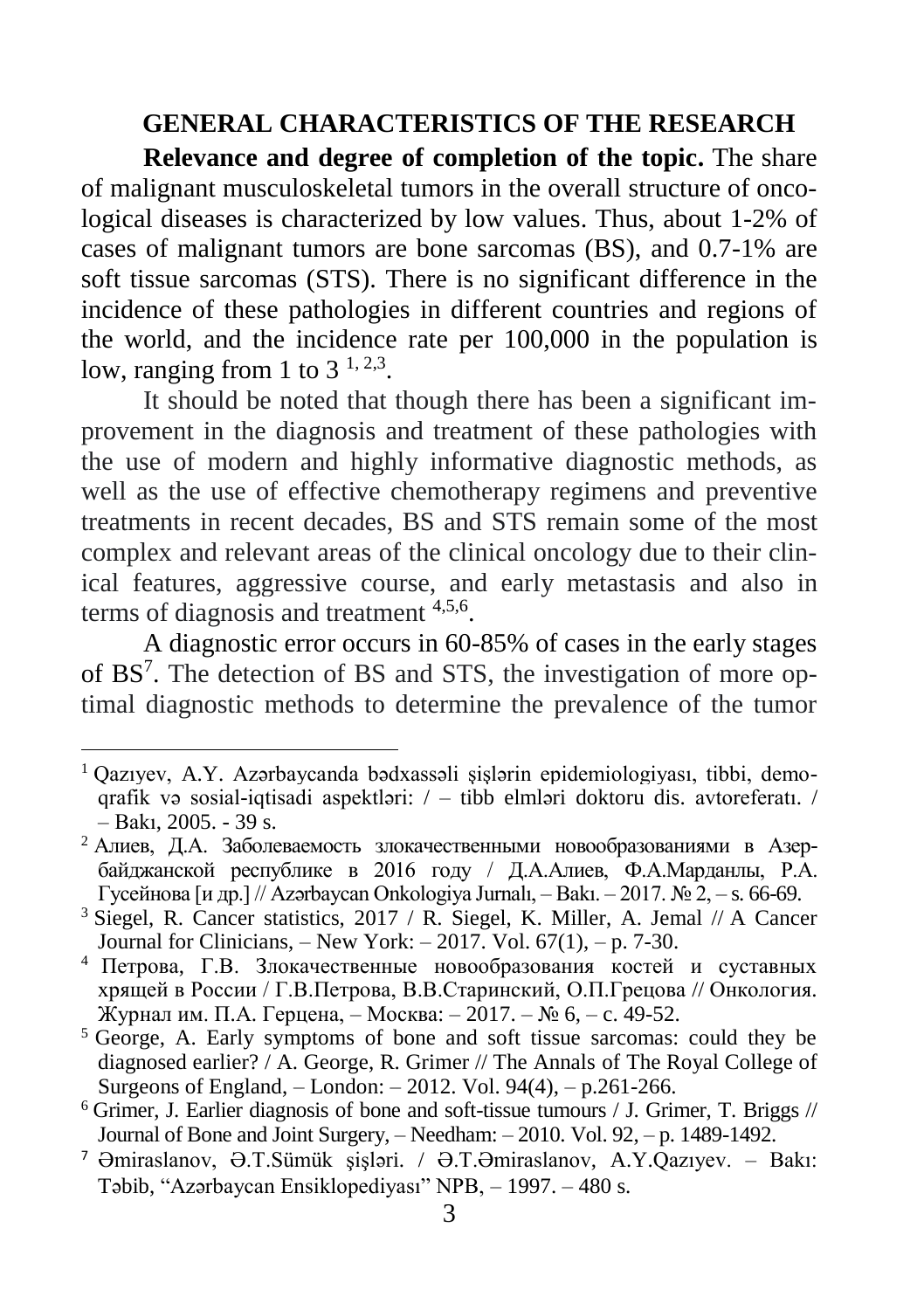process, the expansion and systematization of the existing methods, as well as the detection of specific radiation diagnostic semiotics of various forms of malignant tumors of bone and soft tissues have great importance  $8,9,10,11$ .

Based on the above, it can be noted that the optimization of the diagnosis of bone and soft tissue malignancies, the study of the role and opportunities of this or another examination method in the complex diagnosis, and the choice of informative examination methods are of great importance in modern clinical oncology, and the solution of this task requires the expansion of relevant scientific research.

Due to the widespread use of diagnostic radiology methods in the diagnosis of musculoskeletal tumors, including radiography (RG), computed tomography (CT), ultrasound (US), and magnetic resonance imaging (MRI), this direction is always at the center of attention as a priority. Although a lot of research has been conducted in this area, there are not enough studies in the field of complex diagnostics to determine the role and opportunities of this or another method of examination, especially MRI. Therefore, the study of MRI signs of bone and soft tissue tumors and the role and opportunities of MRI in the complex diagnosis of these pathologies was considered relevant by us and provided the basis for the current study.

**The object and subject of the research.** The objects of the research were 165 patients with malignant and benign tumors and tumor-like lesions of the musculoskeletal system (bone and soft tissues),

-

<sup>8</sup> Семенов, И.И. Методы диагностики и оценки степени распространения процесса при саркомах мягких тканей / И.И.Семенов, А.Н.Зайцев, П.И.Крживицкий [и др.] // Практическая онкология, – Санкт-Петербург: – 2013. Т.14, № 2, – с. 87–96.

<sup>9</sup> Тепляков, В.В. Ошибки в диагностике и лечении сарком мягких тканей / В.В.Тепляков, А.В.Бухаров, А.Н.Урлова [и др.] // Саркомы костей, мягких тканей и опухоли кожи, – Mосква: – 2012. № 1, – с. 29–35.

<sup>10</sup> Colleen, M. FDG PET/CT of primary bone tumors / M.Colleen, H.Hubert, E. John  $//$  American Journal of Roentgenology,  $-$  Leesburg:  $-2014$ . Vol. 202(6),  $-$  p. 521-531.

<sup>&</sup>lt;sup>11</sup> Yücetürk, G. Prevalence of bone and soft tissue tumors / G. Yücetürk, D. Sabah, B.Keçeci [et al.] // Acta Orthopaedica Traumatologica Turcica, – İstanbul:  $-2011.$  Vol. 45 (3),  $-$  p. 135-143.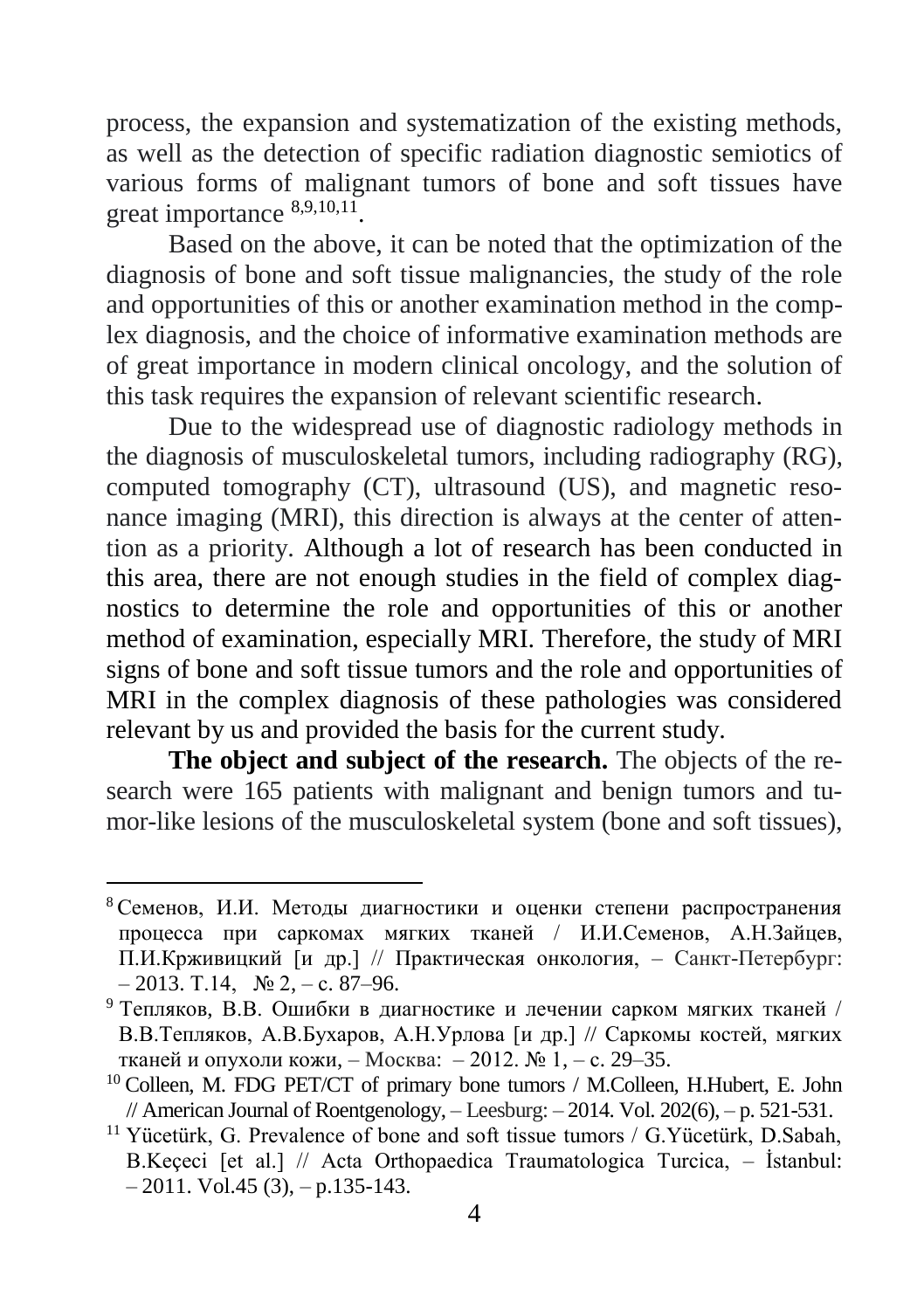and the subject of the research was the analysis of the results of clinical, morphological, and radiology exams (RG, CT, ultrasound, MRI) in patients with malignant and benign tumors, and tumor-like lesions of the musculoskeletal system, and the characteristics of the signals obtained in different regimes of MRI semiotics and MRI.

**The purpose and tasks of the research.** The main goal was to study the role and opportunities of MRI in the complex diagnosis (clinical, radiological, morphological) of primary malignant musculoskeletal tumors.

To achieve the solution of the issues envisaged in the research work, the following main tasks were set:

1. Clinical and pathomorphological characterization of the primary malignant musculoskeletal tumors;

2. Characterization and comparative evaluation of the signals obtained in different regimes of MRI semiotics and MRI, depending on the location of the tumor in primary malignant musculoskeletal tumors;

3. Study of the correlation between the results of MRI and other radiation diagnostic methods on the same symptoms in the diagnostic semiotics of primary malignant tumors of the musculoskeletal system and between different symptoms in the MRI semiotics;

4. Characterization of complex radio-diagnostic semiotics of primary malignant tumors of the musculoskeletal system; based on the determination and comparative evaluation of diagnostic parameters of various radiological diagnostic methods, determination of MRI informatics and its place in the diagnostic algorithm;

5. Comparative assessment of the possibility of using MRI, CT, and ultrasound in the complex radiation diagnosis of soft tissue sarcomas;

6. Study of MRI semiotics of soft tissue sarcomas depending on the histological type of tumor, comparative characterization of signals obtained in different regimes of MRI and informativeness of MRI.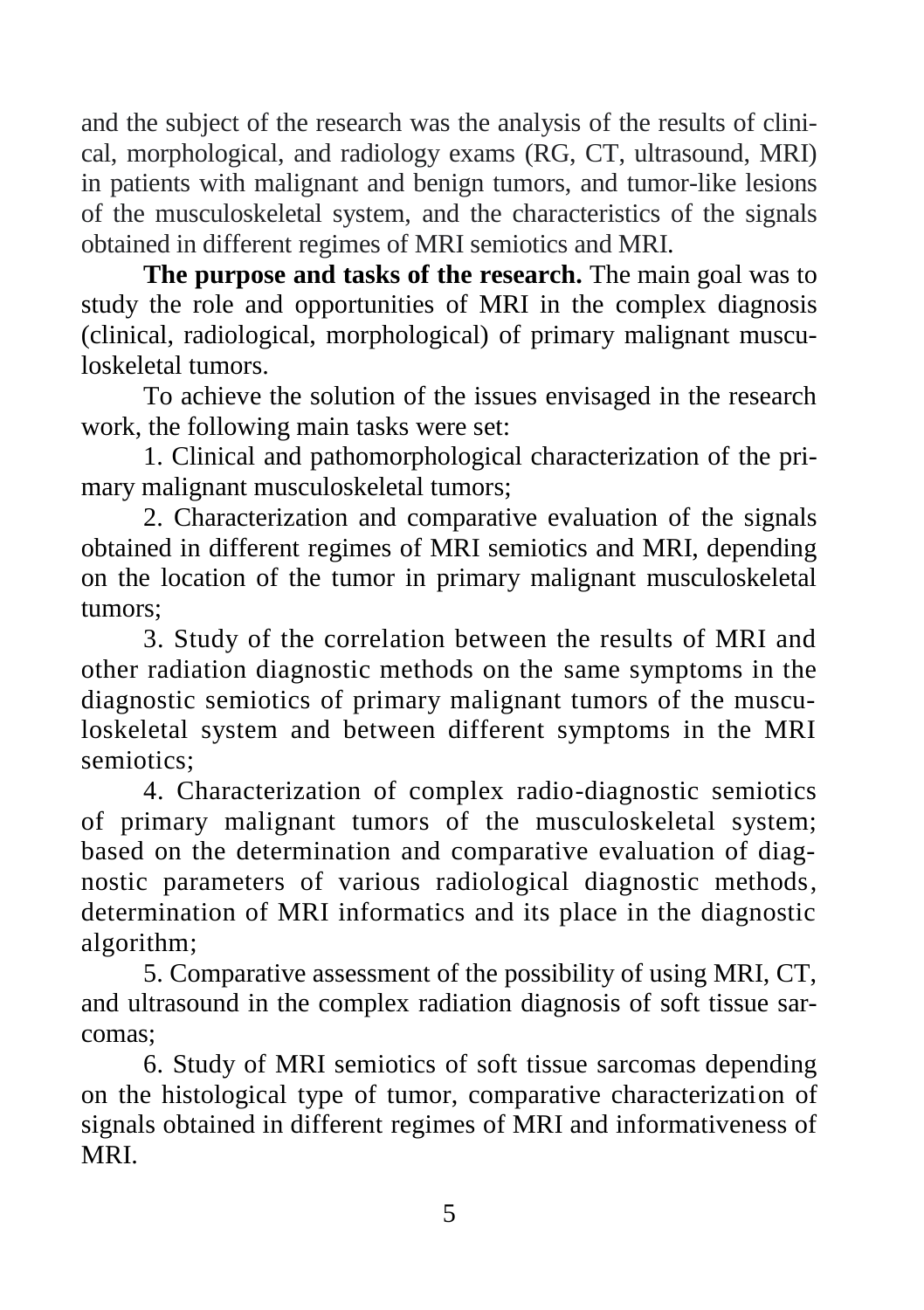**Research methods.** Outpatient cards, medical histories, results of the clinical examination, RG, CT, ultrasound, MRI, and morphological examinations of the patients were analyzed in the research work. MRI scans were performed with "Philips Achieva 1.5T", and "Philips Ingenia 1.5T" devices. A computer-electronic database of the obtained results was created, calculations were made in EXCEL-2013 spreadsheet and SPSS-20 Software package.

#### **Main points presented to the defense of the dissertation:**

1. Features of the magnetic resonance imaging semiotics of primary malignant musculoskeletal tumors, and diagnostic value of the symptoms depend on the location of the tumor (in bone and soft tissue).

2. Differentiation of the diagnostic indicators of diagnostic radiology methods in the case of different localizations of primary malignant musculoskeletal tumors requires a differentiated approach to the selection and application sequence of one or another examination method in the diagnostic process.

3. The main role in the diagnostic algorithm of soft tissue sarcomas belongs to MRI. Thus, MRI has higher informativeness in the diagnosis of these localized tumors compared to other radiological methods. If there are contraindications to MRI, ultrasound may be sufficient for local imaging of the tumor.

**Scientific novelty of the research.** In primary malignant tumors of the musculoskeletal system, depending on the location of the tumor in the bone and soft tissue, the signals obtained in different MRI modes were characterized and compared between malignant and benign tumors. In the radiation diagnostic semiotics of primary malignant musculoskeletal tumors, the correlation between the results of MRI, and other diagnostic radiology methods based on the same signs was studied. The correlation between various signs in the MRI semiotics of primary malignant musculoskeletal tumors was studied. Based on the study and comparative evaluation of the diagnostic parameters of diagnostic radiology methods (RG, CT, US, MRI) depending on the localization and histological form of the neoplasm in primary malignant musculoskeletal tumors, the role of MRI in the complex diagnosis of these tumors was determined and the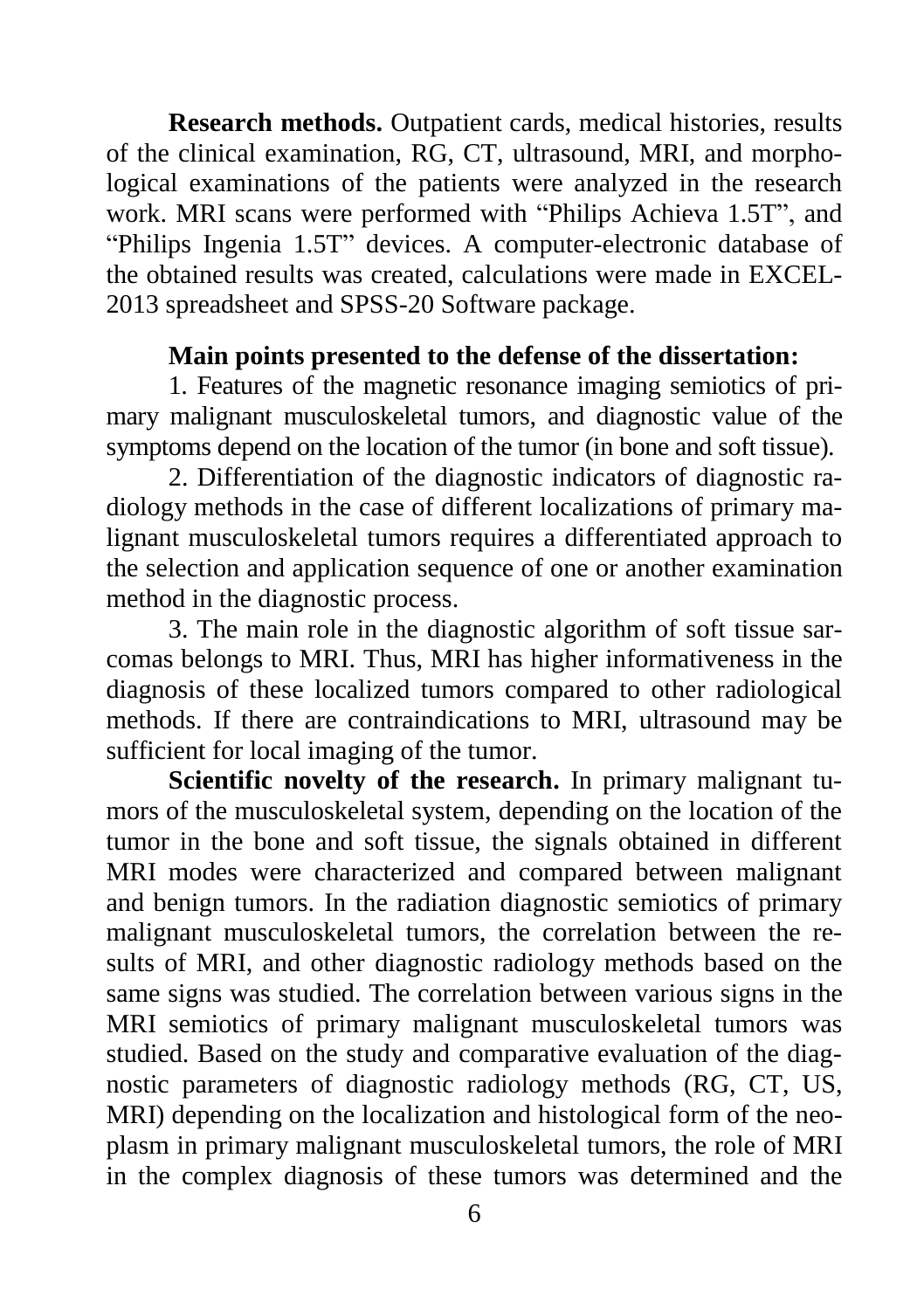possibilities of its application were studied.

**Theoretical and practical significance of the research.** The study of the role of MRI in the complex diagnosis of primary malignant musculoskeletal tumors allowed determining the indications for the use of this exam method, depending on the localization of the tumor in bone and soft tissue. MRI allows describing the tumor locally, clarifying whether the tumor spreads to surrounding structures and adjacent joints, assessing the condition of regional lymph nodes, give a broad description of the malignant tumor process. The research showed that MRI significantly outperformed CT, and ultrasound due to its diagnostic informativeness in soft tissue sarcomas, which also necessitates the widespread use of MRI in these localized tumors. All above mentioned necessitates the use of MRI in the differential diagnosis of these localized sarcomas, as well as in the selection of the volume of planned surgery and evaluation of the effectiveness of treatment.

**Approbation of the research.** The main materials and results of the dissertation were reported and discussed at the international scientific-practical conference "Actual problems of medicine 2019" dedicated to the 100th anniversary of the establishment of the Faculty of Medicine at Baku State University (Baku, April 2019), at the international scientific-practical congress "Actual problems of medicine-2021" dedicated to the 100th anniversary of the honored scientist, professor Tamerlan Aziz Aliyev (Baku, October 2021), at the joint interdepartmental meeting of the staff of the Departments of Oncology, Radiation Diagnostics and Radiation Therapy, Cytology, Embryology and Histology, III Surgical Diseases, and Oncology Clinic of Azerbaijan Medical University on December 29, 2021, at the joint meeting of the Dissertation Council FD 1.02 under the National Oncology Center, the scientific seminars on 3225.01 - "Radiation Diagnosis and Therapy" and 3224.01 - "Oncology" on May 11, 2022 (Protocol № 1).

**Application of the obtained results**. The results of the research are applied in the practical activities of the Public legal entity of Nakhchivan Diagnostic and Treatment Center and are used in the teaching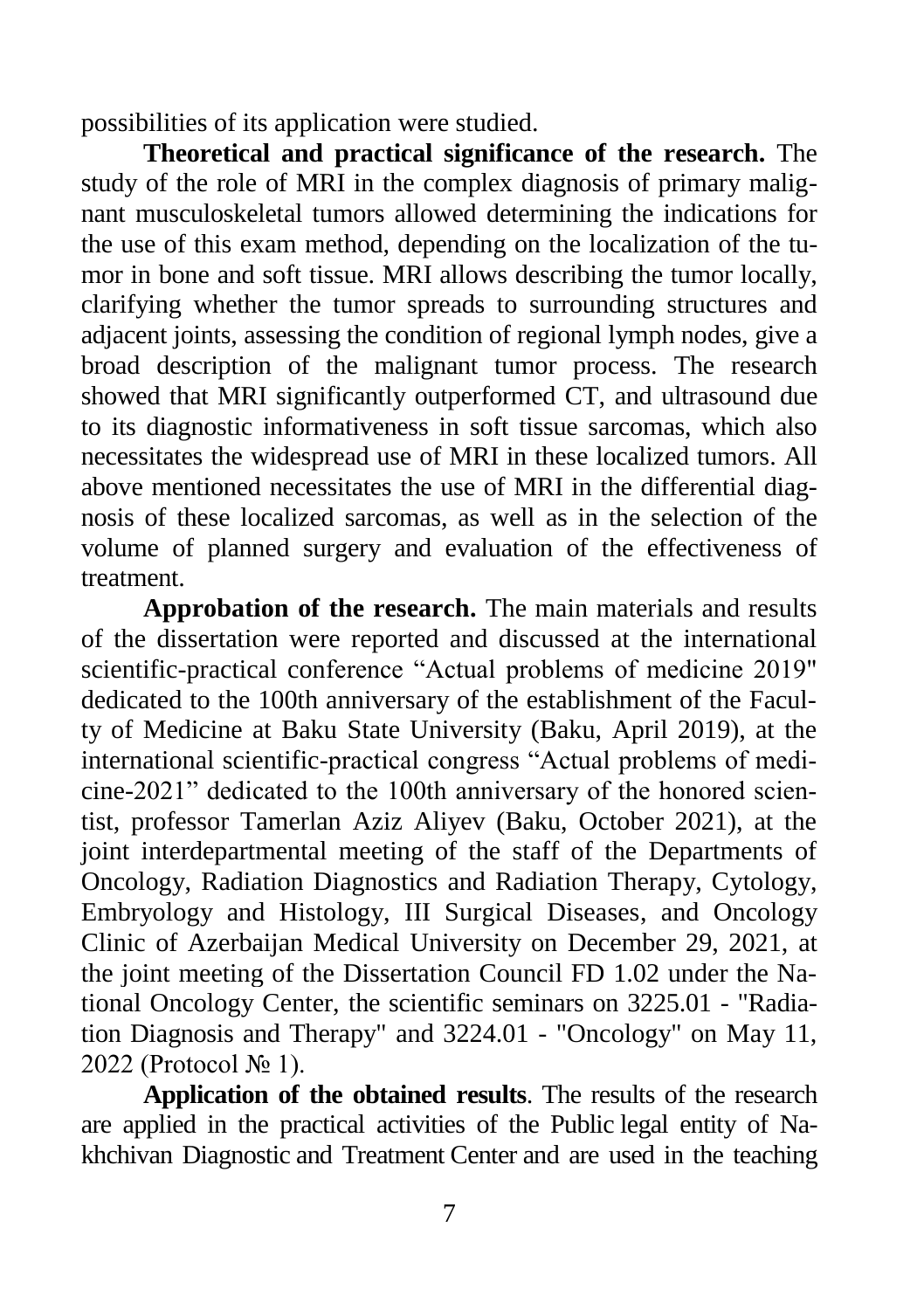process of the Department of Radiation therapy and diagnostics of AMU.

**Name of the organization where the dissertation was performed.** The research was performed at the Oncology Department of the Azerbaijan Medical University.

**Publications.** 16 scientific works including 7 articles, and 9 theses on the topic of the dissertation, were published.

**Total volume and structure of the dissertation.** Dissertation consists of an introduction (10.557 characters), literature review (54.207 characters), materials and methods (11.990 characters), 3 chapters covering personal research  $(32.092 + 56.224 + 19.563$  characters), chapter of discussion of obtained results (18.647 characters), conclusions, practical recommendations (4.657 characters), and reference list. The dissertation is illustrated with 19 tables, 48 figures, and 13 graphs. The reference list consists of 161 sources. The total volume of the dissertation consists of 184 pages and 207.937 characters with computer typing.

## **MATERIALS AND METHODS OF THE RESEARCH**

The current research included materials of 165 patients with malignant and benign tumors and tumor-like lesions of musculoskeletal systems (bone and soft tissues) examined and treated at the Oncology Clinic of the Azerbaijan Medical University. Diagnostic radiology exams, including MRI, were performed in some patients at the Radiation diagnostics department of Nakhchivan Autonomous Republic Hospital. The research was conducted both retrospectively and prospectively.

Patients were divided into 2 groups with bone (92 patients - 55.7%) and soft tissue (73 patients - 44.3%) pathologies. Both groups were also subdivided into main (bone sarcomas and soft tissue sarcomas), and comparison groups (benign bone tumors and tumor-like neoplasms, benign soft tissue tumors).

Clinical examination, RG, CT, US, MRI, as well as morphological examinations were performed in the research.

Anamnestic data collected from patients involved in the research, as well as clinical signs according to the characteristics of pain and palpable tumor, were analyzed.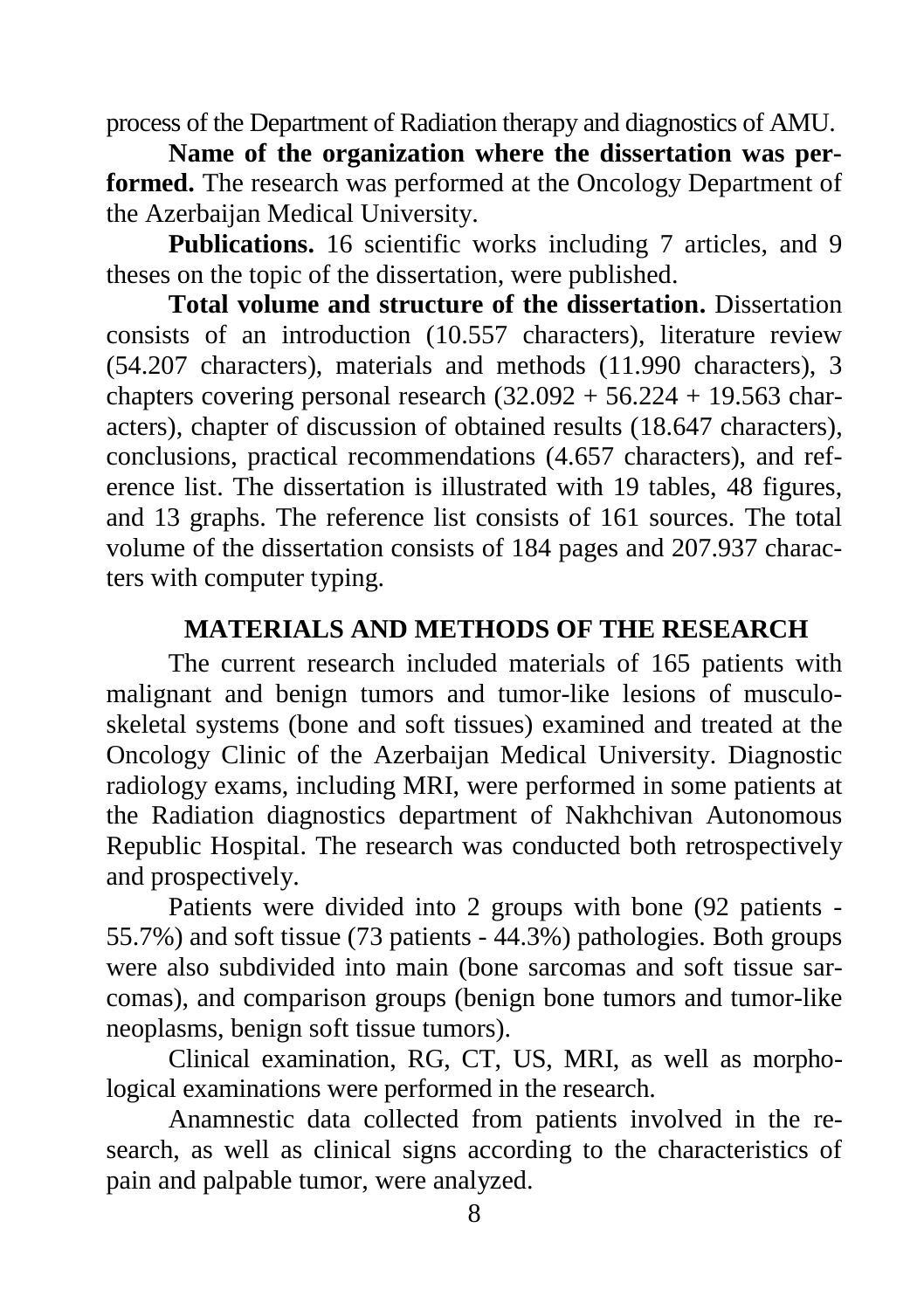RG was performed in 124 (75.2±3.4%), CT in 78 (47.3±3.9%), MRI in 85 (51.5±3.9), and US in 73 (44.2±3.9%) patients.

RG examinations were carried out by digital RG-diagnostic devices "Medical Econet", and FLEXAVISION SHIMADZU equipped with digital device "AQFA CR-25.0". RG was performed in straight, lateral and oblique standard projections. RG examination revealed a pathological focus, analyzed the characteristics of the tumor, including the location of the tumor, the number of tumor foci, tumor shape, contour, periosteal reaction, changes in the surrounding tissue, the condition of the bone marrow.

CT was performed on "Toshiba Asteion" with a thickness of 2-8 mm (thickness between 2-4 mm if necessary), with 20-35 incisions. The shape, size, condition, structure of neoplasm, condition of the surrounding tissues were assessed by Computed tomography examination, and the density was determined with the use of Haunsfield unit (HU).

Ultrasound scan was performed using "Medison", "SDR-1550 Philips" and "Toshiba" universal echo scanners. This method was used in the examination of soft tissues. Through this examination, the size, shape, contour, structure of the pathological process were studied, and the nature of the neoplasm was determined by assessing the echogenicity. The condition of regional lymph nodes was also assessed using ultrasound.

MRI examinations were performed with PhilipsAchieva 1.5T", and "Philips Ingenia 1.5T". Axial, coronal, sagittal T1, T2, STIR, PD regimes of tumor localization were applied with and without contrast in the examination.

The number of tumor foci, tumor shape, size, contour, border, structure, and condition of the surrounding tissues were analyzed by MRI.

Morphological examinations were performed in the research. The following methods were used for staining incisions: hematoxylin-eosin, using the Van Gieson's method, hematoxylin-picrofuxin, methyl blue eosin, buffered 0.05%-litionine, toluidine blue.

Examination of micropreparations was carried out under the microscope Motic (Germany), appropriate analysis and differential diagnosis were performed.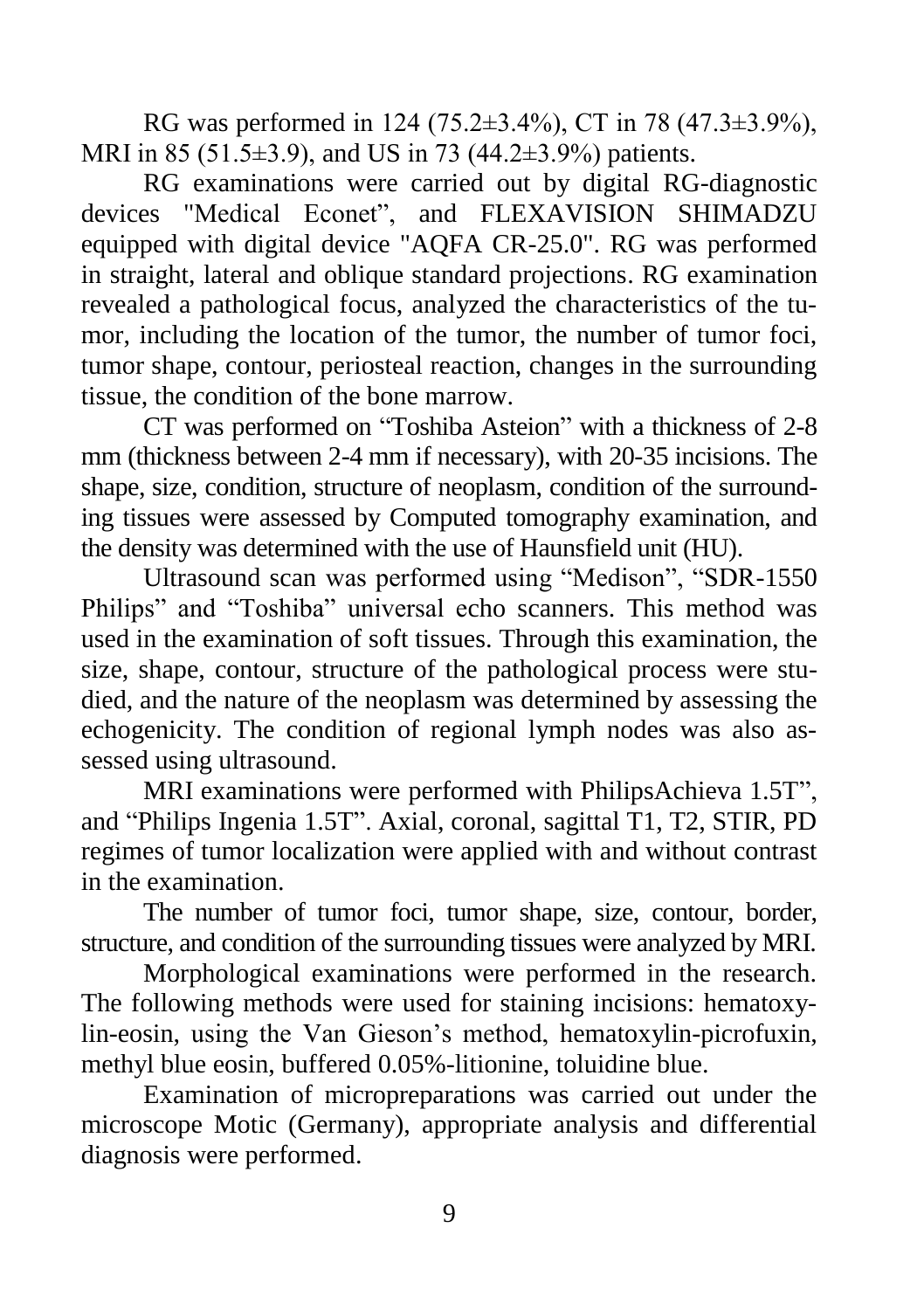The values obtained as a result of the study were processed in the EXCEL-2010 spreadsheet and SPSS-20 package program using the analysis methods of variation (average indicators), discriminant (Pearson Chi-Square, diagnostic tests), and correlation (ρ-Spearman).

#### **RESULTS AND DISCUSSION OF THE RESEARCH**

The following objective clinical signs of primary malignant musculoskeletal tumors manifested the highest diagnostic value: in BS – painful palpable tumor (incidence frequency in the main and comparison groups was 42.4% and 3.8%, respectively;  $\chi^2 = 14.27$ ; p = 0.001), rough surface of the tumor (72.7% and 23.1%;  $\chi^2$ =19.74; p<0.001), irregular shape (71.2% and 19.2%;  $\chi^2$ =21.175; p<0.001), precise contours (72.7% and 46.2%;  $\chi^2$ =6.824; p=0.033), impaired peripheral function (62.1% and 7.7%;  $\chi^2$ =20.06; p<0.001); in STS – painful palpable tumor (40.7% and 10.5%;  $\chi^2$ =6.027; p=0.049), limited mobility of tumor (74.1% and 31.6%;  $\chi^2$ =18.96; p<0.001), solidelastic consistency (64.8% and 47.4%;  $\chi^2$ =19.678; p=0.001), rough surface (72.2% and 26.3%;  $\chi^2$ =13.68; p=0.001), imprecise contours (77.8% and 21.1%;  $\chi^2$ =21.68; p<0.001).

Macroscopic and microscopic analysis of pathological materials was performed in the patients involved in the research, a histological form of tumor lesion was determined and the diagnosis was confirmed histologically. The patients were divided into 4 groups. I group included (BS – main group) 21 patients with osteosarcoma (12.7%), 2 patients with parosteal osteosarcoma (1.2%), 16 patients with giant cell tumors (9.7%), 7 patients with Ewing's sarcoma (4.2%), 4 patients with Primitive neuroectodermal tumors (PNET) of bone (2.4%), 3 patients with malignant bone lymphoma (1.8%), 8 patients with chondrosarcoma (4.8%), 5 patients with malignant fibrous histiocytoma (MFH) of bone (3.0%); II group included (benign bone tumors and tumor-like neoplasms – comparison group) 6 patients with osteoid-osteoma (3.6%), 6 with bone cysts (3.6%), 1 with chondromyxoid fibroma (0.6%), 10 with osteochondroma (6.1%), 3 with fibrous dysplasia (1.8%); III group included (STS – main group) 28 patients with MFH of soft tissue (17%), 11 with synovial sarcoma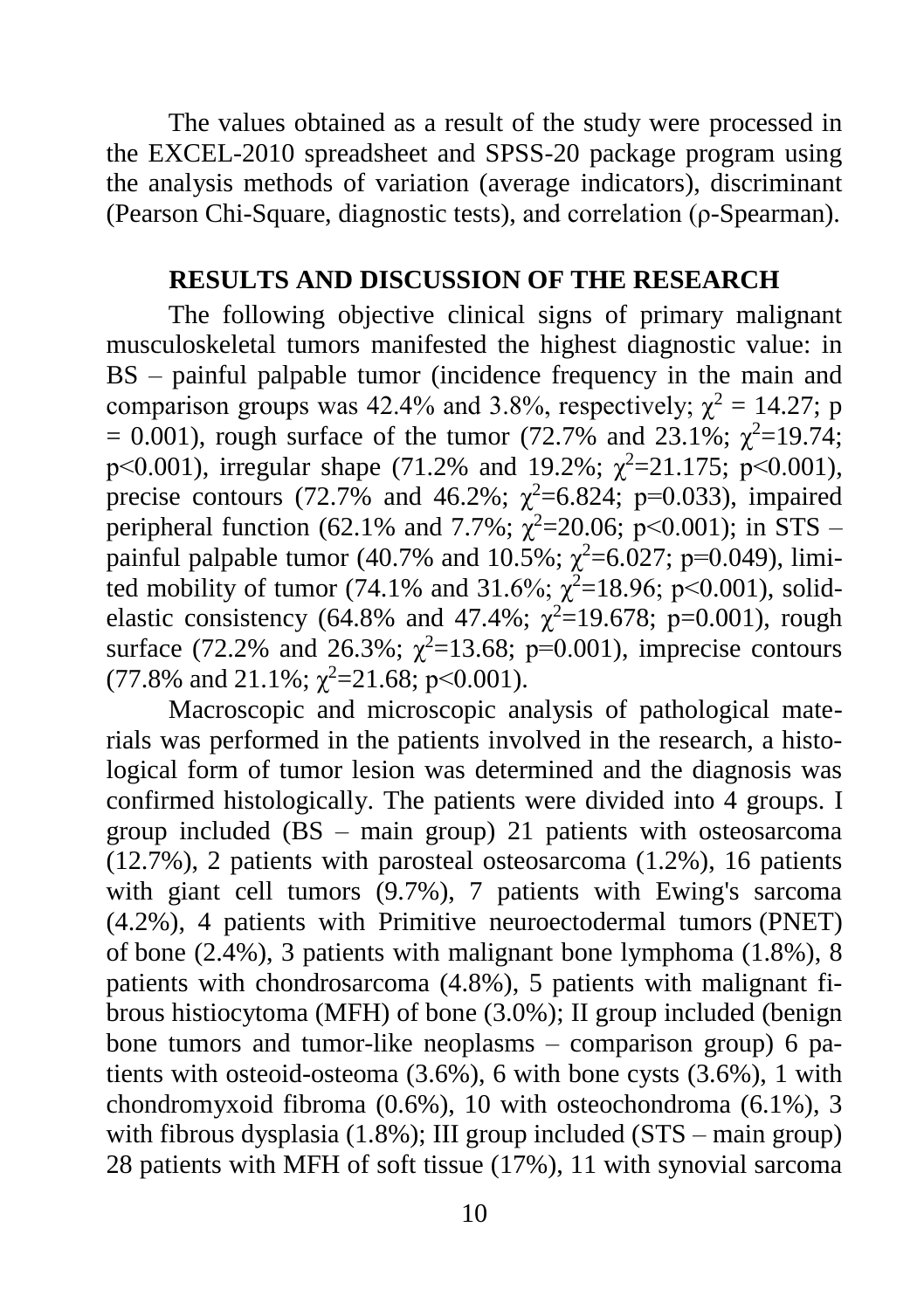(6.7%), 4 with liposarcoma (2.4%), 5 with rhabdomyosarcoma (3.0%), 6 patients with other malignant mesenchymal tumors (3.6%); IV group included (benign soft tissue tumors - comparison group) 4 patients with hemangioma (2.4%), 3 with fibromatous (1.8%), 1 with elastofibroma (0.6%), 8 with lipoma (4.8%), 3 with schwannoma (1.8%).

Radiological diagnostic semiotics was studied and the results were analyzed by conducting diagnostic radiology examinations in the patients included in the research. An ultrasound scan was applied to all patients with soft tissue pathology. The echogenicity of malignant tumors was usually low (hypoechogenic -  $53.7 \pm 6.8\%$  of cases) or mixed  $(25.9 \pm 6\% \text{ of cases})$ , rarely anechogenic  $(16.7 \pm 5.1\%)$ , rarely hyperechogenic (1.9  $\pm$  1.8%) and isoechogenic (1.9  $\pm$  1.8%); In benign processes,  $63.2 \pm 11.1\%$  of cases were hypoechogenic,  $5.3 \pm 5.1\%$  were mixed echogenicity,  $10.5 \pm 7.0\%$  were anechogenic,  $15.8 \pm 8.4\%$  were hyperechogenic,  $5.3 \pm 5.1\%$  were isoechogenic, no statistically significant difference was obtained between the groups (p=0.059). Signs of intensification of vascular imaging in the pathological focus were observed in  $16.7 \pm 5.1\%$  of patients with STS, and in  $10.5\% \pm 7.0\%$  of patients belonging to the comparison group ( $p = 0.787$ ).

MRI was performed in 26 patients with BS included in the research (39.4±6%), 11 patients belonging to the comparison group of bone pathology (42.3  $\pm$  9.7%), 39 patients with STS (72.2  $\pm$  6.1%), 9 patients belonging to the comparison group of soft tissue pathology  $(47.4 \pm 11.5\%)$ .

Comparative characterization of MRI semiotics of the patient groups included in the research was performed and the following results were obtained.

The pathological process was detected in the form of multiple foci in only 1 patient with BS  $(3.8 \pm 3.8\%)$ , 2 patients with STS  $(5.1)$  $\pm$  3.5%), 2 patients from the comparison group (22.2  $\pm$  13.9%). Thus, there was no statistically significant difference between the groups in this indicator in both bone pathologies ( $p = 0.510$ ) and soft tissue pathologies ( $p = 0.094$ ).

The size of BS fluctuated between 2.6-20 cm (average size - 9.2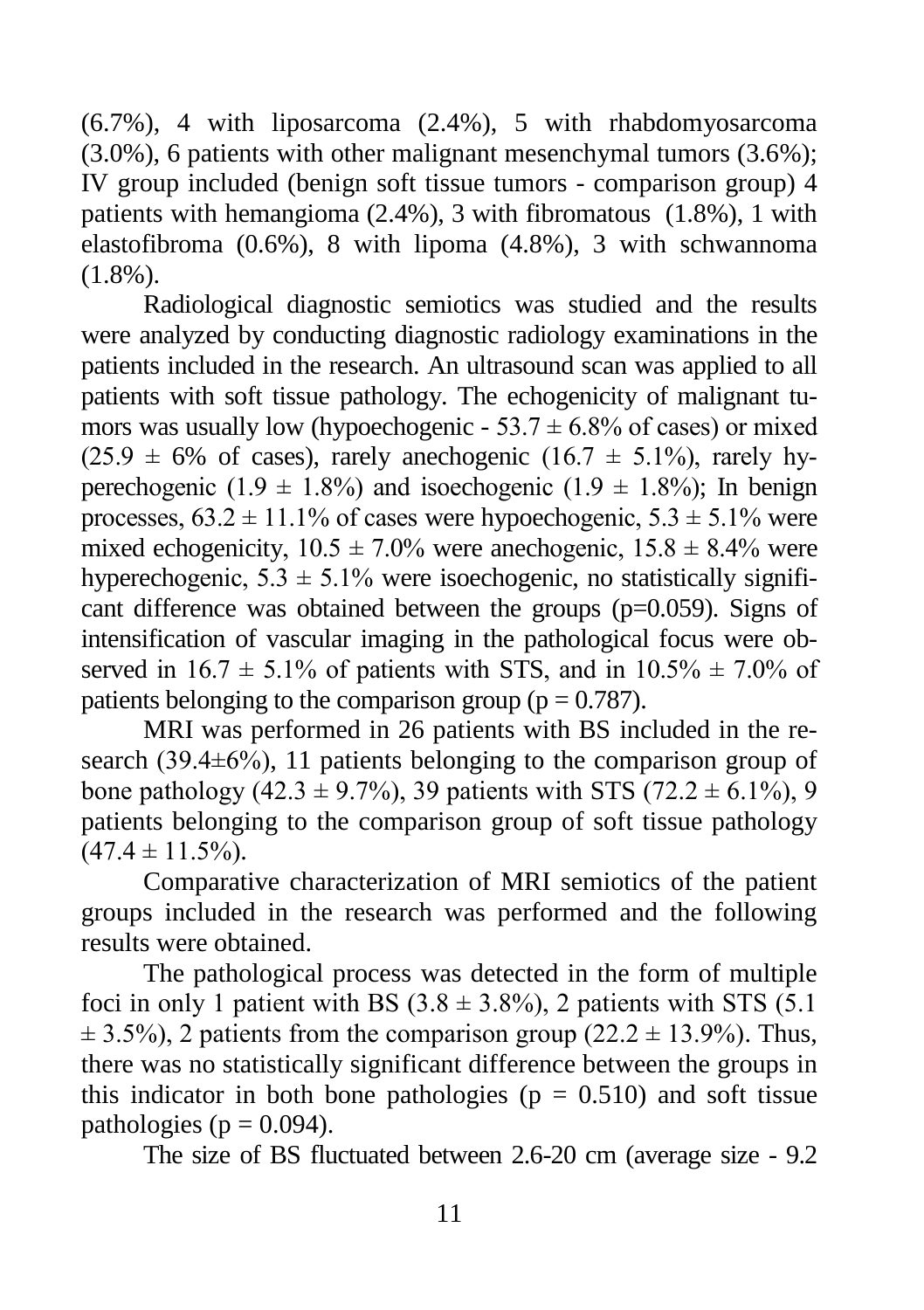cm), and the size of the STS fluctuated between 2.5 and 31.5 cm (average size -  $7.82 \pm 0.79$  cm).

In 2 patients with BS  $(7.7 \pm 5.2\%)$  the contour of the pathological focus was smooth and in 24 (92.3  $\pm$  5.2%) patients, it was rough; in the comparison group-smooth in 7 patients  $(63.6 \pm 14.5\%)$ , rough in 4 patients  $(36.4 \pm 14.5\%) (\chi^2 = 13,142; p < 0.001)$ ; It was smooth in 12 patients with STS (30.8  $\pm$  7.4%), rough in 25 (64.1  $\pm$  7.7%); in the comparison group-smooth in 3 patients  $(33.3 \pm 15.7\%)$  and rough in 6 patients (66.7 ± 15.7%) ( $\gamma^2 = 0.484$ ; p = 0.785). The contour of the pathological focus was divided into precise and imprecise. These signs were observed in 11 (42.3±9.7%) and 15 patients  $(57.7 \pm 9.7\%)$ with BS, in 9 (81.8±11.6%) and 2 patients (18.2±11.6%) ( $\chi^2$ =4.859;  $p=0.028$ ) in the comparison group, 33 (84.6  $\pm$  5.8%) and 6 patients  $(15.4 \pm 5.8\%)$  with STS, 6 (66.7  $\pm$  15.7%) and 3 patients (33.3  $\pm$ 15.7%) in the comparison group ( $\chi^2 = 1.546$ ; p = 0.214), respectively.

The shape of the pathological focus was observed oval or round in 4 patients with BS (15.4  $\pm$  7.1%), irregular in 22 (84.6  $\pm$ 7.1%); in the comparison group, it was oval or round in 8 patients (72.7 ±13.4%), irregular in 3 patients (27.3 ± 13.4%) ( $\gamma^2 = 11.599$ ;  $p = 0.001$ ; oval or round in 17 patients with STS  $(43.6 \pm 7, 9\%)$ , irregular in 17 (43.6  $\pm$  7.9%), multilobular in 5 (12.8  $\pm$  5.4%); in the comparison group, it was oval or round in 4 patients  $(44.4 \pm 16.6)$ , irregular in 3 patients (33.3  $\pm$  15.7%), multilobular in 2 patients  $(22.2 \pm 13.9\%) (\gamma^2 = 0.629; p = 0.730).$ 

The structure of the tumor detected on MRI (with T2 signal intensity) was heterogeneous in the majority of patients, both in BS (19 patients - 73.1  $\pm$  8.7%) and STS (24 patients - 61.5  $\pm$  7.8%). In the comparison groups, the incidence frequency of homogeneous and heterogeneous tumors was close; Thus, in the comparison group of bone pathologies, these indicators were 6 (54.5  $\pm$  15%), and 5 (45.5  $\pm$  15%), respectively, and in the comparison group of soft tissue pathologies, they were 4 (44.4  $\pm$  6.6%), and 5 (55.6  $\pm$  6.6%), respectively. However, no statistically significant differences were observed between the groups on bone pathologies ( $p = 0.108$ ) or soft tissue pathologies ( $p = 0.741$ ).

Changes in tumor structure (with T2 signal intensity) were also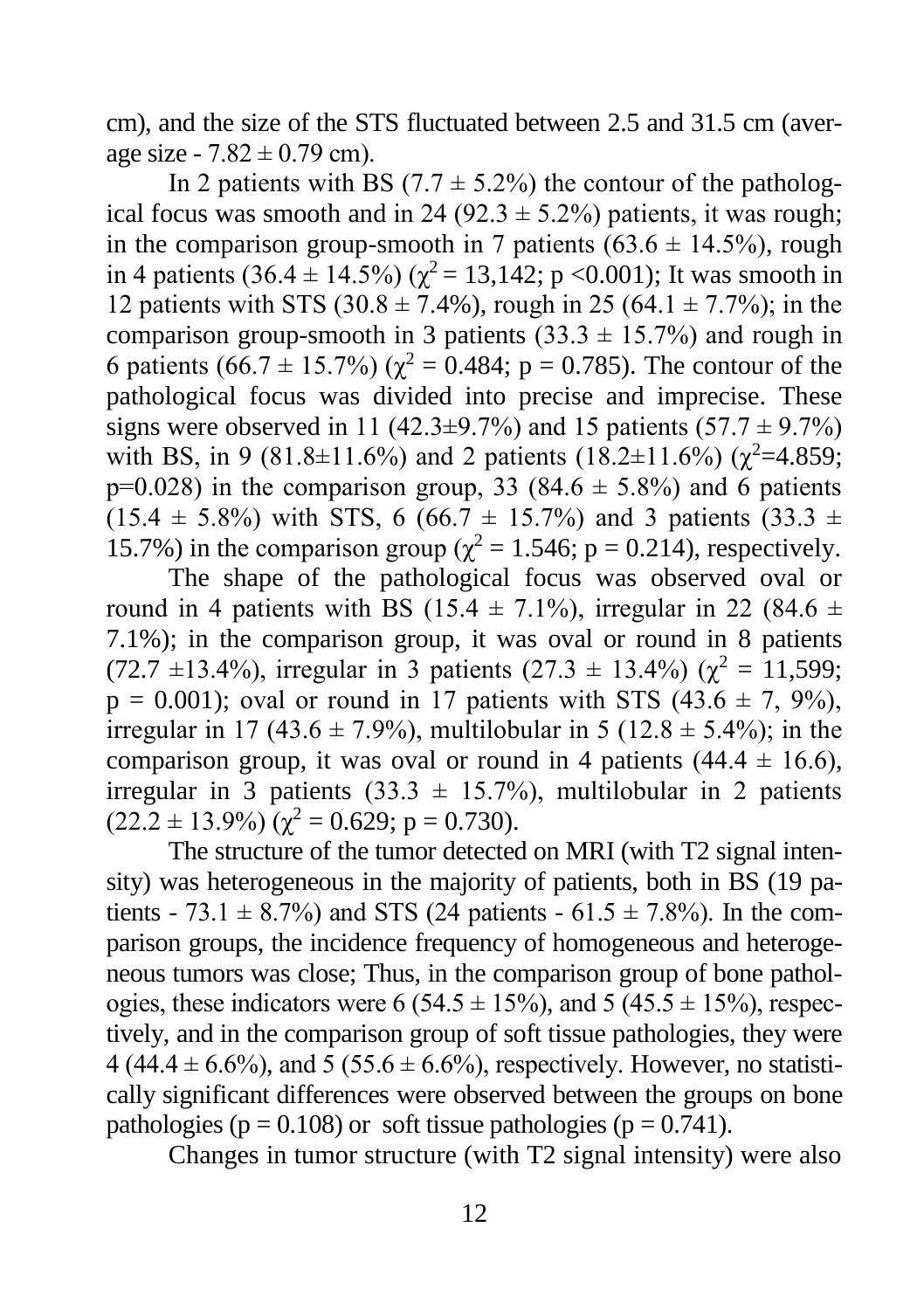grouped according to necrotic process monitoring. In patients with BS, changes with necrosis were observed in 10  $(38.5\pm9.5\%)$ , without necrosis in 7 (26.9 $\pm$ 8.7%), mixed changes in 9 (34.6 $\pm$ 9.3%) patients; in the comparison group, changes were observed with necrosis in 5 patients (45.5±15%), without necrosis in 6 patients, mixed changes were not observed; In STS patients, the changes with necrosis were found in 7 patients (17.9  $\pm$  6.1%), without necrosis in 13 (33.3  $\pm$ 7.5%), mixed type changes in 19 (48.7  $\pm$  8%) patients; in the comparison group, changes with necrosis were detected in 1 patient (11.1  $\pm$  10.5%), without necrosis in 6 (66.7  $\pm$  15.7%), and mixed type changes in 2 patients  $(22.2 \pm 13.9\%)$ .

There was an intensification of vascular imaging in the pathological focus in 9 patients with STS (23.1  $\pm$  6.7%), and in 2 patients in the comparison group  $(22.2 \pm 13.9\%)$ .

The periosteal reaction was found in 16 patients with BS (61.5  $\pm$  9.5%), changes in the cortical layer in 19 (73.1  $\pm$  8.7%), changes in the bone marrow in 11 (42.3  $\pm$  9.7%), and pathological fractures were observed in  $8$  (30.8  $\pm$  9.1%) patients. In the comparison group, these indicators were: 3 patients -  $27.3 \pm 13.4\%$ , 9 patients -  $81.8 \pm 13.4\%$ 11.6%, 3 patients -  $27.3 \pm 13.4$ %, respectively, and no pathological fracture was revealed.

In BS, the soft tissue component of the pathological process was found in 18 patients (69.2  $\pm$  9.1%), and in 1 patient (9.1  $\pm$  8.7%) in the comparison group ( $\chi^2$  = 11.191; p=0.001). In STS, the invasion of the pathological process to the bone was found in 10 patients (25.6  $\pm$  7.0%) but this was not observed in the comparison group.

In BS and STS, the invasion to the adjacent joint was observed in 7 (26.9 $\pm$ 8.7%) and 4 patients (10.3 $\pm$ 4.9%), respectively; Regional lymph node enlargement was observed in 7 (26.9±8.7%), and 11 patients  $(28.2\pm7.2\%)$ , neurovascular compression in 4  $(15.4\pm7.1\%)$ and 4 patients  $(10.3\pm4.9\%)$ , and invasion to the neurovascular bundle was revealed in only 1 patient with BS (3.8±3.8%).

No significant difference was found  $(p>0.05)$  between bone sarcomas (96.2  $\pm$  3.8% hypointense in T1, 92.3  $\pm$  5.2% hyperintense in T2 and proton density regimes) and the comparison group (90.9  $\pm$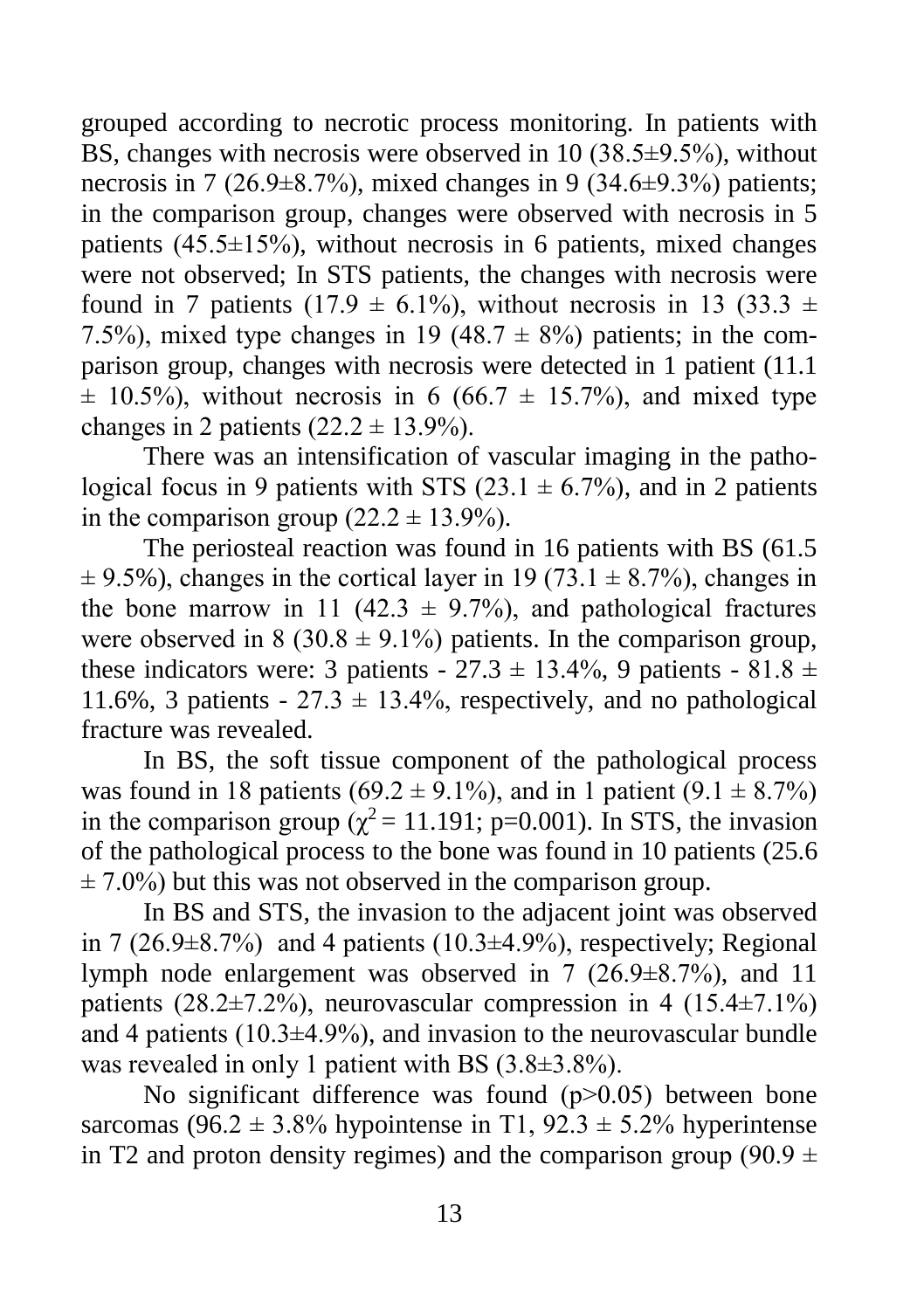8.7% hypointense in T1,  $81.8 \pm 11.6$ % hyperintense in T2, and proton density (PD) regimes) according to the signals obtained in different MRI regimes. However, the results obtained in the soft tissue sarcomas (97.4  $\pm$  2.5% hypointense in T1, 74.4  $\pm$  7.0% hyperintense in T2,  $15.4 \pm 5.8\%$  hypointense and  $79.5 \pm 6.5\%$  hyperintense in PD regime), and in the comparison group,  $(11.1 \pm 10.5\%$  hypointense in T1,  $55.6 \pm 16.6\%$  hyperintense, and  $44.4 \pm 16.6\%$  hypointense in T2, and  $55.6 \pm 16.6\%$  hypointense and  $44.4 \pm 16.6\%$  hyperintense in PD regime) differed statistically in T1 ( $\chi^2$ =37.228; p<0.001) and proton density regimes  $(\chi^2=6.842; p=0.033)$  (Table1)

**Table 1**

**Comparison of the signal intensity obtained in different regimes of MRI between patient groups**

| Characteristics of<br>signs    |                         | Bone tissue            |                          |                                 | 8- - - I<br>Soft tissue |                          |                                |
|--------------------------------|-------------------------|------------------------|--------------------------|---------------------------------|-------------------------|--------------------------|--------------------------------|
|                                |                         | Main<br>group          | Com-<br>parison<br>group | $\chi^2$ ; p                    | Main<br>group           | Com-<br>parison<br>group | $\chi^2$ ; p                   |
|                                | Hy-                     | 25                     | 10                       |                                 | $\overline{38}$         |                          |                                |
| T <sub>1</sub><br>weight<br>ed | pointense<br>Isointense | 96.2%<br>3.8%          | 90.9%<br>1<br>9.1%       | $\chi^2 = 0.416$ ;<br>$p=0.519$ | 97.4%<br>1<br>2.6%      | 11.1%<br>2<br>22.2%      | $\chi^2 = 37.228$ ;<br>p<0.001 |
| image                          | Hyperin-<br>tense       |                        |                          |                                 |                         | 6<br>66.7%               |                                |
| T <sub>2</sub>                 | Hy-<br>pointense        | $\overline{2}$<br>7.7% | $\overline{2}$<br>18.2%  |                                 | 8<br>20.5%              | 4<br>44.4%               |                                |
| weight<br>ed                   | Isointense              |                        |                          | $\chi^2 = 0.882;$<br>$p=0.348$  | $\overline{2}$<br>5.1%  |                          | $\chi^2 = 2.502$ ;<br>p=0.286  |
| image                          | Hyperin-<br>tense       | 24<br>92.3%            | 9<br>81.8%               |                                 | 29<br>74.4%             | $\overline{5}$<br>55.6%  |                                |
| Pro-<br>ton-                   | Hy-<br>pointense        | $\overline{2}$<br>7.7% | $\overline{2}$<br>18.2%  |                                 | 6<br>15.4%              | 5<br>55.6%               |                                |
| densi-<br>ty                   | Isointense              |                        |                          | $\chi^2 = 0.882;$<br>$p=0.348$  | 2<br>5.1%               |                          | $\chi^2 = 6.842;$<br>$p=0.033$ |
| weight<br>ed<br>image          | Hyperin-<br>tense       | 24<br>92.3%            | 9<br>81.8%               |                                 | 31<br>79.5%             | 4<br>44.4%               |                                |

The following results were obtained in the comparative characterization of MRI semiotics of different histological types of tumors in BS and STS.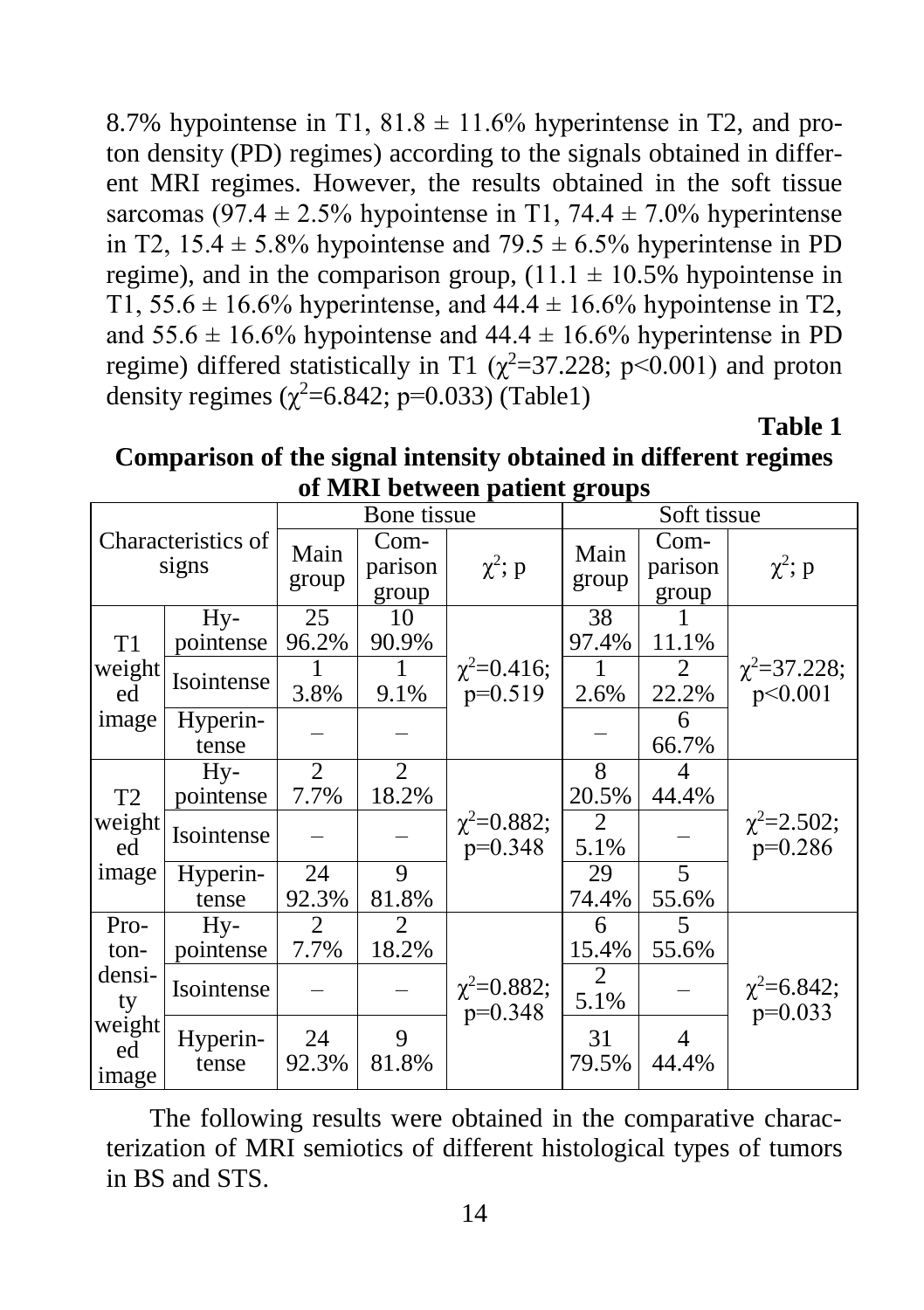In osteogenic sarcoma, the hypointense signal was obtained from neoplasm in the majority of patients in T1 weighted image  $(85.7 \pm 1)$ 13.2%), and the hyperintense signal was found in all patients in T2 weighted and PD weighted images.

The hypointense signal was obtained in all patients with giant cell tumors in T1 image, the hyperintense signal was obtained in most patients  $(77.8 \pm 13.9\%)$  in T2, and PD weighted images.

In malignant tumors of the bone marrow (Ewing's sarcoma, PNET, malignant bone lymphoma), the hypointense signal was seen in all patients in T1 weighted image, and the hyperintense signal was obtained in T2, and PD weighted images.

In MFH of soft tissue, hyposignal was obtained in the majority of patients (95.0  $\pm$  4.9%), in T1, T2 (hypointense - 40.0  $\pm$  11.0%, hyperintense - 50.0  $\pm$  11.2%), and PD images (hypointense - 30.0  $\pm$  10.2%, hyperintense -  $60.0 \pm 11.0\%$ ), the results were similar. In synovial sarcoma and liposarcoma, hypointense in T1, and hyperintense in T2, and PD images were found in all patients (100%) (graph 1).





**Graph 1. Comparative characteristics of MRI semiotics of different histological forms of soft tissue malignant tumors**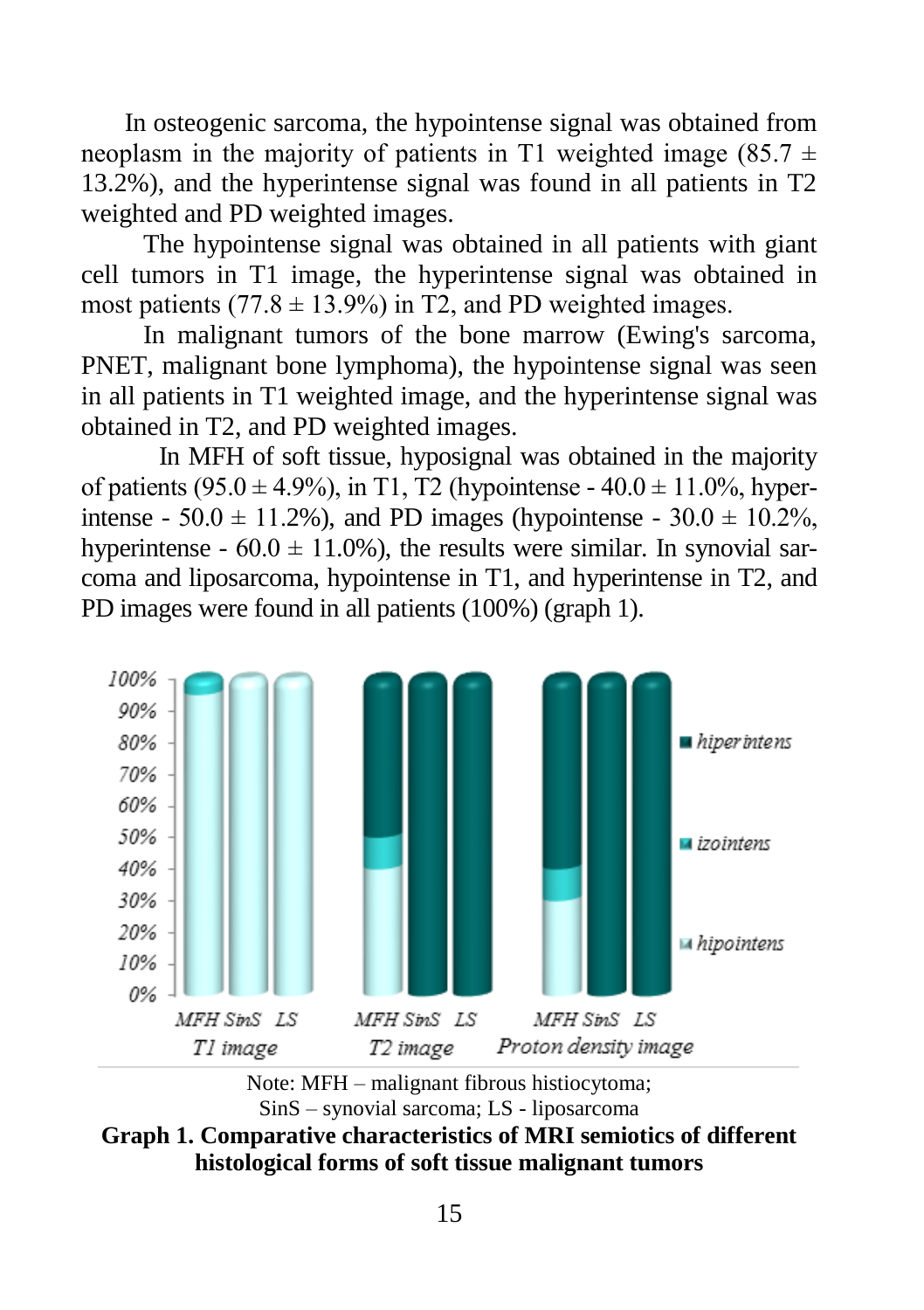Contrast examination was performed in some patients. Heterogeneous contrast was observed in 4 patients with BS (66.7  $\pm$  19.2%), 3 patients belonging to the comparison group of bone pathology (60  $\pm$  21.9%), 5 patients with STS (83.3  $\pm$  15.2%), and 100% in both patients belonging to the comparison group of soft tissue pathology, to whom this method was applied.

In BS and STS, the interrelation between observed features of neoplasm was determined on MRI and the correlation coefficient was calculated. In BS, an MRI examination revealed a direct correlation between the size of neoplasm and its rough contour  $(r=0.573)$ .  $p<0.01$ ), irregular shape (r=0.601,  $p<0.01$ ), heterogeneous structure  $(r=0.366, p<0.05)$ , periosteal reaction  $(r=0.448, p<0.01)$ , changes in cortical layer ( $r=0.367$ ,  $p<0.05$ ), pathological fractures ( $r=0.351$ ,  $p<0.05$ ), soft tissue component ( $r=0.464$ ,  $p<0.01$ ), the tracking frequency of changes ( $r=0.388$ ,  $p<0.05$ ) in regional lymph nodes. This pattern showed that as the tumor grew in size, the symptoms became more pronounced.

In the study of the correlation between the results of MRI, and other diagnostic radiology methods on the same signs in the characterization of the radiological diagnostic semiotics of primary malignant musculoskeletal tumors, a direct correlation was observed on several identical signs. Thus, the mentioned method is compatible with CT in the characterization of radiological diagnostic signs such as the size of bone sarcomas ( $r = 0.982$ ,  $p \le 0.01$ ), their contour  $(r=1.000, p<0.001)$ , shape  $(r=1.000, p<0.001)$ , structure  $(r=0.809, p=0.001)$  $p<0.01$ ), occurrence of periosteal reactions ( $r = 0.899$ ,  $p <0.01$ ), and the method is compatible with ultrasound scan in the characterization of radiological diagnostic signs such as the size of soft tissue sarcomas (r=0.879, p<0.01), their contour (r=0.754, p<0.01), shape  $(r=0.840, p<0.01)$ , structure  $(r=0.517, p<0.01)$ , the change in vascular image ( $r=0.627$ ,  $p<0.01$ ).

Diagnostic indicators were calculated based on the results of the histological examination to confirm or deny the diagnoses made by means of examination methods, their informativeness was determined and compared. The efficiency of RG for BS (based on diag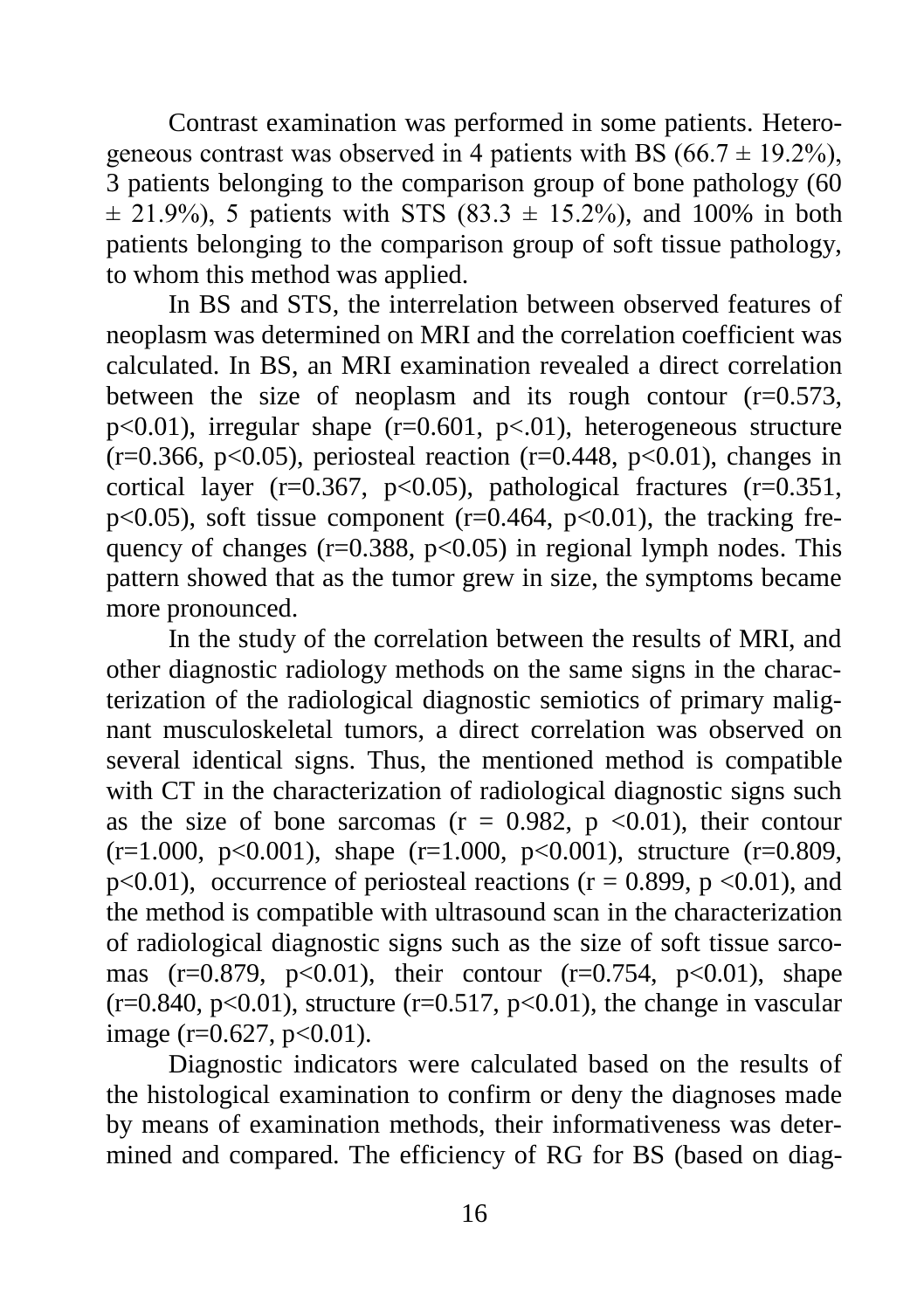nostic accuracy) was 65.2±5.0%, CT - 90.9±3.5%, MRI - 81.1±6.4%. The efficiency of RG for STS was  $56.3\pm8.8\%$ , CT-  $75.0\pm12.1\%$ , ultrasound -  $75.3\pm5.0\%$ , MRI-93.8 $\pm3.5\%$ . We should note that the diagnostic indicators of MRI for STS  $(94.9\pm3.1\%$  (Se),  $88.9\pm10.5\%$  $(Sp)$ , 93.8 $\pm$ 3.5% (DA)) prevailed the obtained indicators from CT  $(66.7\pm19.2\%$  (Se),  $83.3\pm15.2\%$  (Sp),  $75.0\pm12.1\%$  (DA)), and ultrasound  $(74.1\pm6.0\%$  (Se),  $78.9\pm9.4\%$  (Sp),  $75.3\pm5.0\%$  (DA)) by a large margin. In this case, the diagnostic accuracy of CT and ultrasound was approximately the same. Thus, the informativeness of MRI in STS outperformed the other examinations by a large margin. Although CT (DA –  $90.9 \pm 3.5\%$ ) was more informative than MRI  $(DA - 81.1 \pm 6.4\%)$  in the diagnosis of BS, the difference between the diagnostic parameters of these methods was less than the observed difference in the diagnosis of STS (graph 2).



**Graph 2. Diagnostic indicators of radiation examination methods in the diagnosis of soft tissue sarcomas**

The following results were obtained from the analysis of diagnostic indicators of MRI examination of individual histological forms of STS: MRI sensitivity (Se) was  $85.0 \pm 8.0\%$ , specificity (Sp)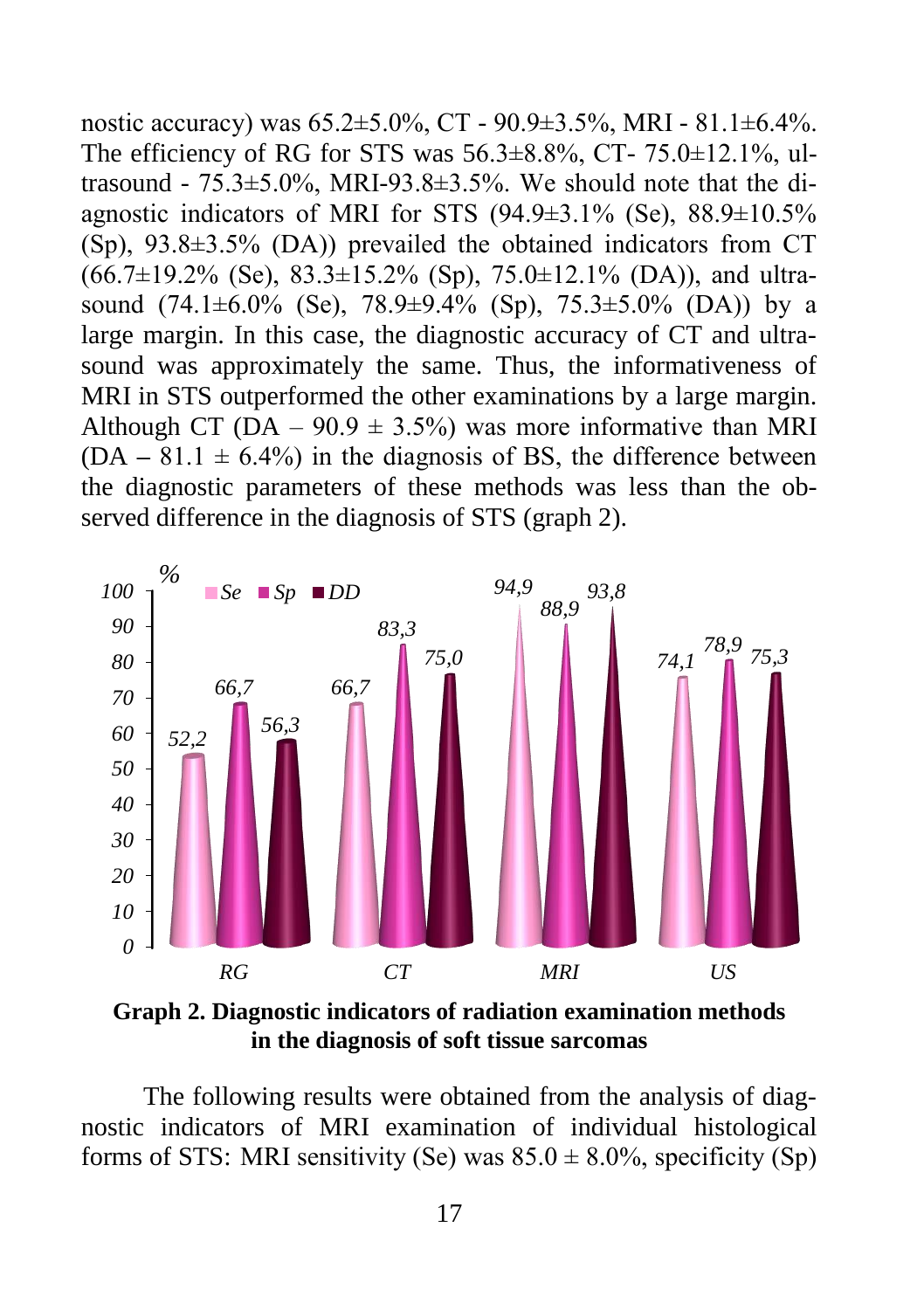was  $92.9 \pm 4.9\%$ , and diagnostic accuracy (DA) was  $89.6 \pm 4.4\%$  in MFH. In synovial sarcoma these indicators were  $50.0 \pm 17.7\%$  (Se),  $87.5 \pm 5.2\%$  (Sp),  $81.3 \pm 5.6\%$  (DA), and in liposarcoma 100.0% (Se),  $95.6 \pm 3.1\%$  (Sp),  $95.8 \pm 2.8\%$  (DA), respectively. As seen, the highest diagnostic accuracy (DA) was recorded in the liposarcomas.

A diagnostic algorithm was built based on the results obtained after calculating all the diagnostic parameters of radiation examination methods for both bone and soft tissue.

RG is a diagnostic radiology method that should be used first in the diagnosis of BS and is a guide to select the subsequent methods. Thus, this method is fast, simple, and cost-effective, and is of particular importance for the identification of the first symptoms in the analysis of musculoskeletal tumors, and, consequently, the choice of subsequent tactics. CT scan should be used in the next step.

As an alternative to CT, MRI should be used to determine the tumor invasion to the adjacent joint and the compression to the neurovascular bundle in BS. This situation is of particular practical importance, especially when it is impossible to clarify the relationship of the tumor to the surrounding structures through CT. MRI is also important in BS to assess the structure of the soft tissue component of the tumor and the condition of the surrounding soft tissues, as well as to detect the invasion of the tumor into the bone marrow and to determine the stage of the disease.

It is not possible to get detailed information during the use of RG in the diagnosis of soft tissue tumors. The results of our research show that the radiological image of soft tissue tumors is not typical. Only a few, mostly clinical symptoms give reason to suspect soft tissue sarcoma. Soft tissue tumors are difficult to differentiate by RG because they have a similar density to the muscle.

In patients with suspected soft tissue tumors, ultrasound should be the first choice. At a later stage, MRI should be applied. According to the results of our research, most STSs are hypointense in T1 image, hyperintense in T2, and PD images on MRI. As the diagnostic accuracy of USM and CT in the diagnostics of STS is approximately the same, if there are any contraindications to MRI, it is advisable to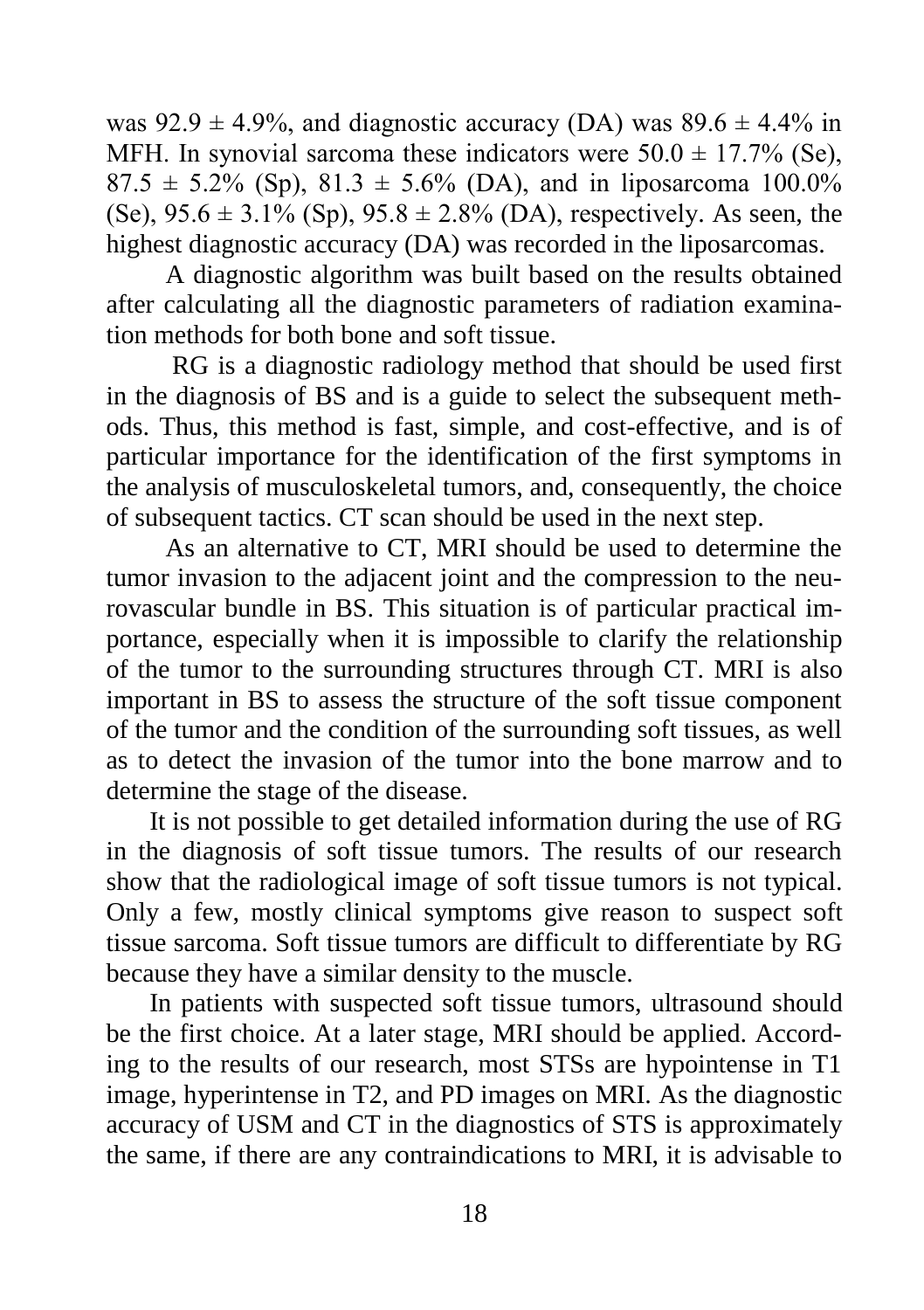perform local imaging of the tumor, as well as solid-cystic differentiation with ultrasound as an easy and cost-effective method.

Using the diagnostic algorithm of primary malignant musculoskeletal tumors allows predicting the clinical and morphological features of the tumor, which is important for solving the problem of planning the choice of treatment tactics.

#### **CONCLUSIONS**

- 1. High diagnostic values of objective clinical signs of primary malignant musculoskeletal tumors are the followings: in BS - painful palpable tumor (incidence frequency in the main and comparison group was  $42.4\%$  and  $3.8\%$ ; respectively,  $p=0.001$ ), rough surface of the tumor (72.7% and 23.1%;  $p<0,001$ ), irregular shape (71.2%) and 19.2%;  $p \le 0.001$ ), precise contours (72.7% and 46.2%;  $p=0.033$ ), impaired peripheral function  $(62.1\%$  and  $7.7\%$ ;  $p<0.001$ ); in STS painful palpable tumor  $(40.7\%$  and  $10.5\%$ ; p=0.049), limited mobility of the tumor (74.1% and 31.6%;  $p<0.001$ ), solid-elastic consistency (64.8% and 47.4%; p=0.001), rough surface (72.2% and 26.3%; р=0.001), imprecise contours (77.8% and 21.1%; р<0.001) [14, 15].
- 2. No significant differences were found  $(p>0.05)$  between BS  $(96.2\pm3.8\%$  hypointense in T1,  $92.3\pm5.2\%$  hyperintense in T2, and PD images) and the comparison group  $(90.9\pm8.7\%$  hypointense in T1, 81.8±11.6% hyperintense in T2, and PD images) according to the signals obtained in different regimes of MRI. However, there were significant differences between the results obtained in STS (97.4±2.5% hypointense in T1, 74.4±7.0% hyperintense in T2, 15.4±5.8% hypointense and 79.5±6.5% hyperintense in PD image) and the comparison group  $(11.1\pm10.5\%$  hypointense in T1, 55.6±16.6% hyperintense and 44.4±16.6% hypointense in T2, and  $55.6\pm16.6\%$  hypointense, and  $44.4\pm16.6\%$  hyperintense in PD image) in T1 ( $p < 0.001$ ) and in PD ( $p < 0.05$ ) [8, 9, 11].
- 3. In MFH (malignant fibrous histiocytoma), hyposignal was obtained in the T1 image in most patients  $(95.0 \pm 4.9\%)$ , and the results were found to be close to each other in T2 (hypointense –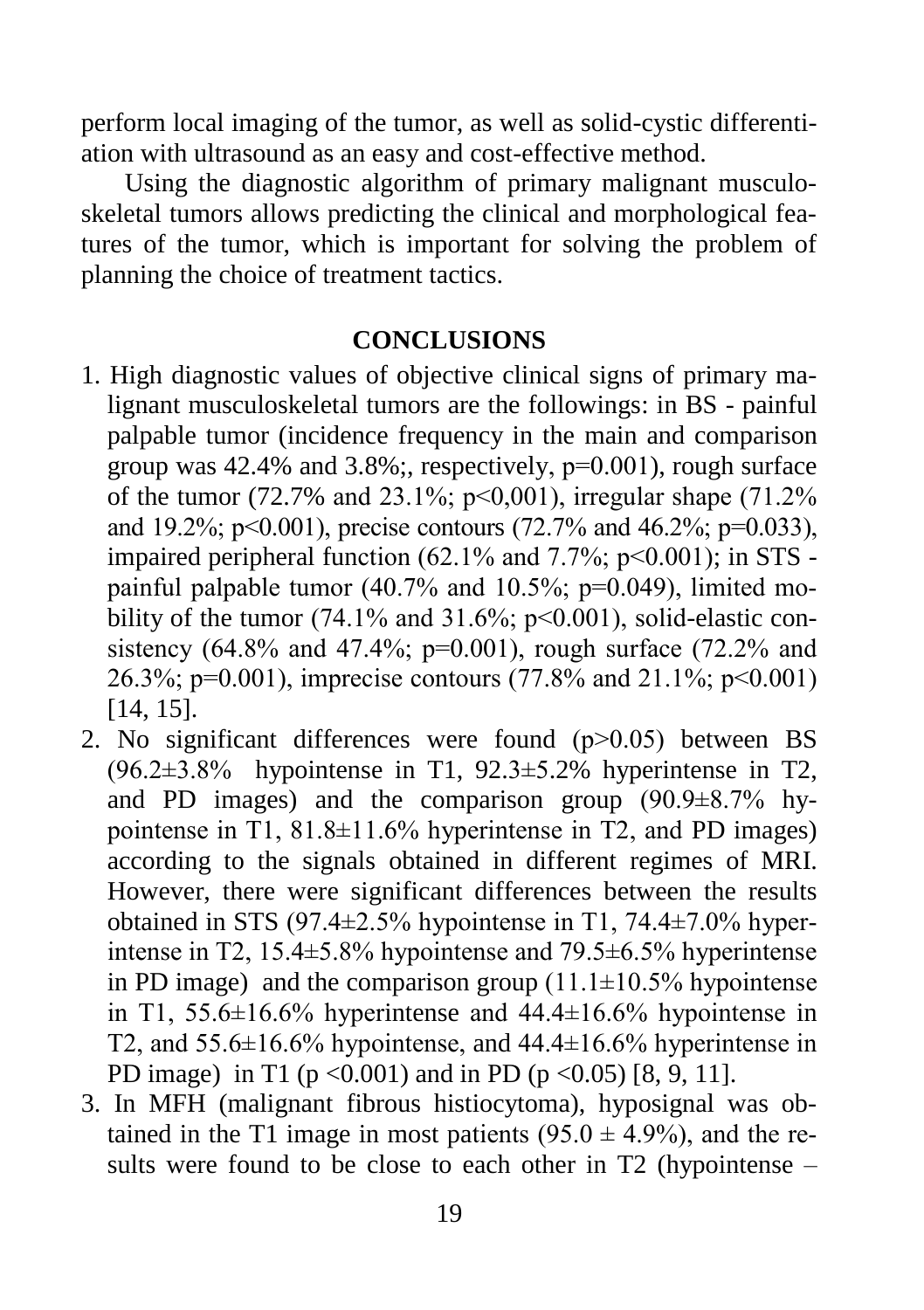$40.0 \pm 11.0\%$ , hyperintense –  $50.0 \pm 11.2\%$ ), and PD images (hypointense –  $30.0\pm10.2\%$ , hyperintense –  $60.0\pm11.0\%$ ). Whereas, in synovial sarcoma and liposarcoma, hyposignal in T1, and hypersignal in T2 and PD images were observed in all patients (100%). Among the different histological forms of STS, the highest diagnostic accuracy of MRI was recorded in liposarcomas (95.8±2.8%) [1, 6, 10, 11].

- 4. In BS, an MRI examination revealed a direct correlation between size and rough contour of neoplasm  $(r=0.573, p<0.01)$ , irregular shape  $(r = 0.601, p \le 0.01)$ , heterogeneous structure  $(r = 0.366,$ p<0.05), as well as periosteal reaction ( $r = 0.448$ ,  $p \le 0.01$ ), changes in the cortical layer ( $r = 0.367$ ,  $p \le 0.05$ ), pathological fractures  $(r = 0.351, p < 0.05)$ , soft tissue component  $(r = 0.464, p < 0.01)$ , the frequency of changes in the regional lymph nodes  $(r = 0.388, p$  $<$  0.05) [8].
- 5. In the characterization of the radiological diagnostic semiotics of primary malignant musculoskeletal tumors, a direct correlation was observed between the results of MRI and other relevant diagnostic radiology methods on several identical features. Thus, MRI is compatible with CT in the characterization of radiation diagnostic signs such as the size of BS ( $r=0.982$ ,  $p<0.01$ ), contour ( $r=1.000$ , p<0.001), shape  $(r=1.000, p<0.001)$ , structure  $(r=0.809, p<0.01)$ , existence of the periosteal reaction  $(r=0.899, p<0.01)$ . MRI is compatible with ultrasound scan in the characterization of radiation diagnostic signs such as the size of STS  $(r=0.879, p<0.01)$ , contour  $(r=0.754, p<0.01)$ , shape  $(r=0.840, p<0.01)$ , structure  $(r=0.517, p<0.01)$ , intensification of vascular image  $(r=0.627,$ p<0.01) [16].
- 6. The diagnostic indicators of MRI for STS (94.9±3.1% (Se),  $88.9\pm10.5\%$  (Sp),  $93.8\pm3.5\%$  (DA)) prevailed those obtained from CT (66.7 $\pm$ 19.2% (Se), 83.3 $\pm$ 15.2% (Sp), 75.0 $\pm$ 12.1% (DA)) and ultrasound  $(74.1\pm6.0\%$  (Se),  $78.9\pm9.4\%$  (Sp),  $75.3\pm5.0\%$  (DA)) by a large margin. In this case, the diagnostic accuracy of CT and ultrasound was approximately the same. In the diagnosis of BS, CT (DA- 90.9  $\pm$  3.5%) was superior to MRI (DA - 81.1  $\pm$  6.4%) in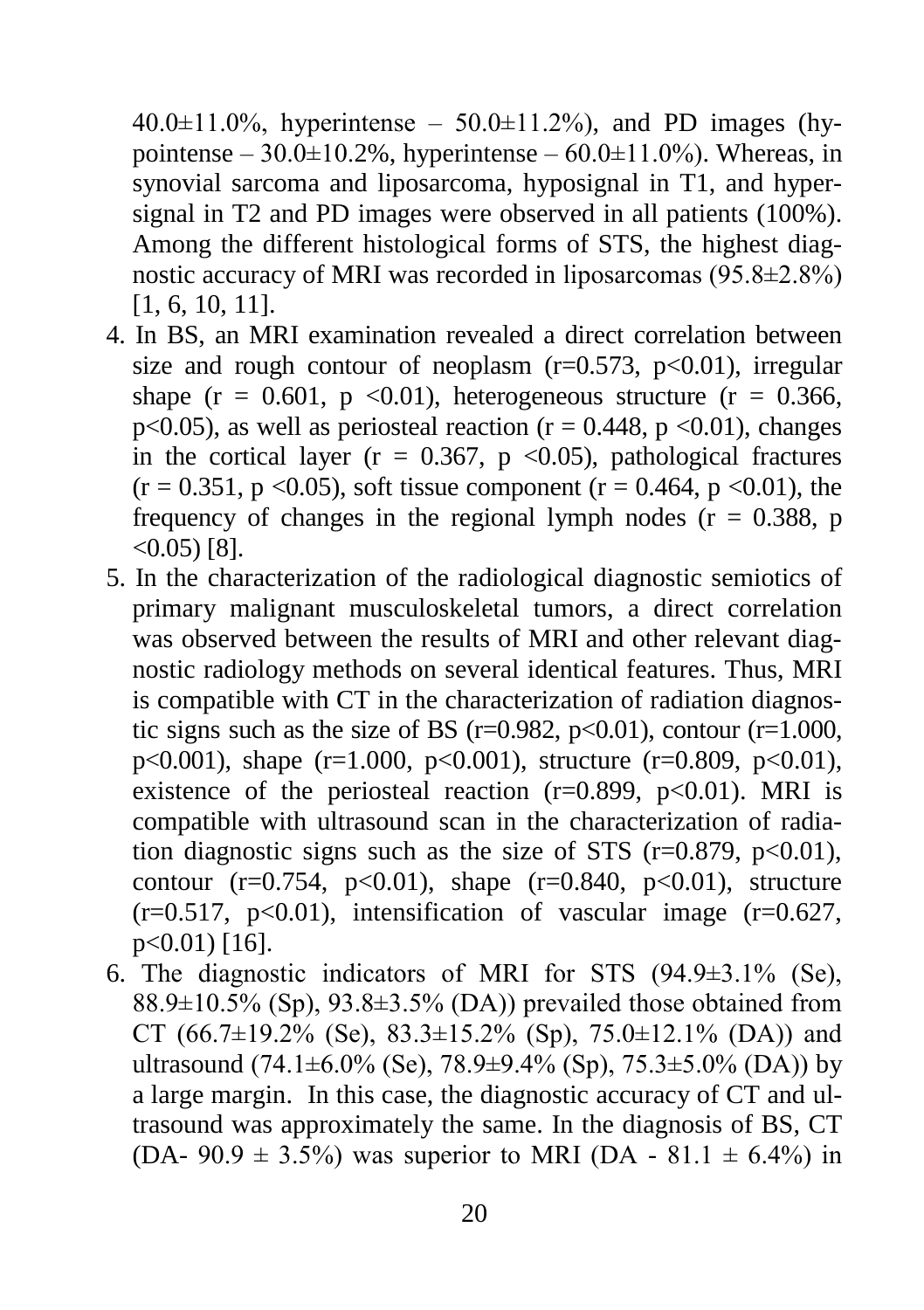terms of informativeness, but the difference between the diagnostic indicators of these methods was less than the difference observed in STS [3, 11, 13].

## **PRACTICAL RECOMMENDATIONS**

- 1.In the primary malignant musculoskeletal tumors, the analysis of the tumor should be performed following the diagnostic algorithm. Due to its fast and easy implementation, as well as its costeffectiveness, first of all, RG should be performed when BS is suspected, and ultrasound should be performed when STS is suspected. In the next stage, CT should be used in the diagnosis of BS, and MRI in the diagnosis of STS.
- 2.It is recommended to use MRI as an alternative to CT to determine the invasion of neoplasm to the adjacent joint and the compression to the neurovascular bundle in BS. This situation is of particular practical importance, especially when it is not possible to clarify the relation of the tumor to the surrounding structures through CT.
- 3.Since the diagnostic accuracy of ultrasound and CT is approximately the same in the diagnosis of STS, it is recommended to perform local imaging of the tumor with ultrasound in case of contraindications to MRI.
- 4. Using the diagnostic algorithm of primary malignant musculoskeletal tumors allows predicting the clinical and morphological features of the tumor, which is important for solving the problem of planning the choice of treatment tactics.

## **List of published scientific works on the topic of the dissertation:**

- 1. Hüseynova, A.R. Yumşaq toxumaların bədxassəli fibroz histiositomasının diaqnostikasında maqnit-rezonans tomoqrafiya // A.R.Hüseynova, A.Y.Qazıyev / Cərrahiyyə, elmi-praktik jurnal, 2018, №4, s. 61-65
- 2. Hüseynova, A.R. Yumşaq toxuma şişlərinin kompleks şüa diaqnostikasında ultrasəs müayinəsinin tətbiqi // A.R.Hüseynova, A.Y. Qazıyev / Azərbaycan Tibb Jurnalı, 2019, №1, s. 30-35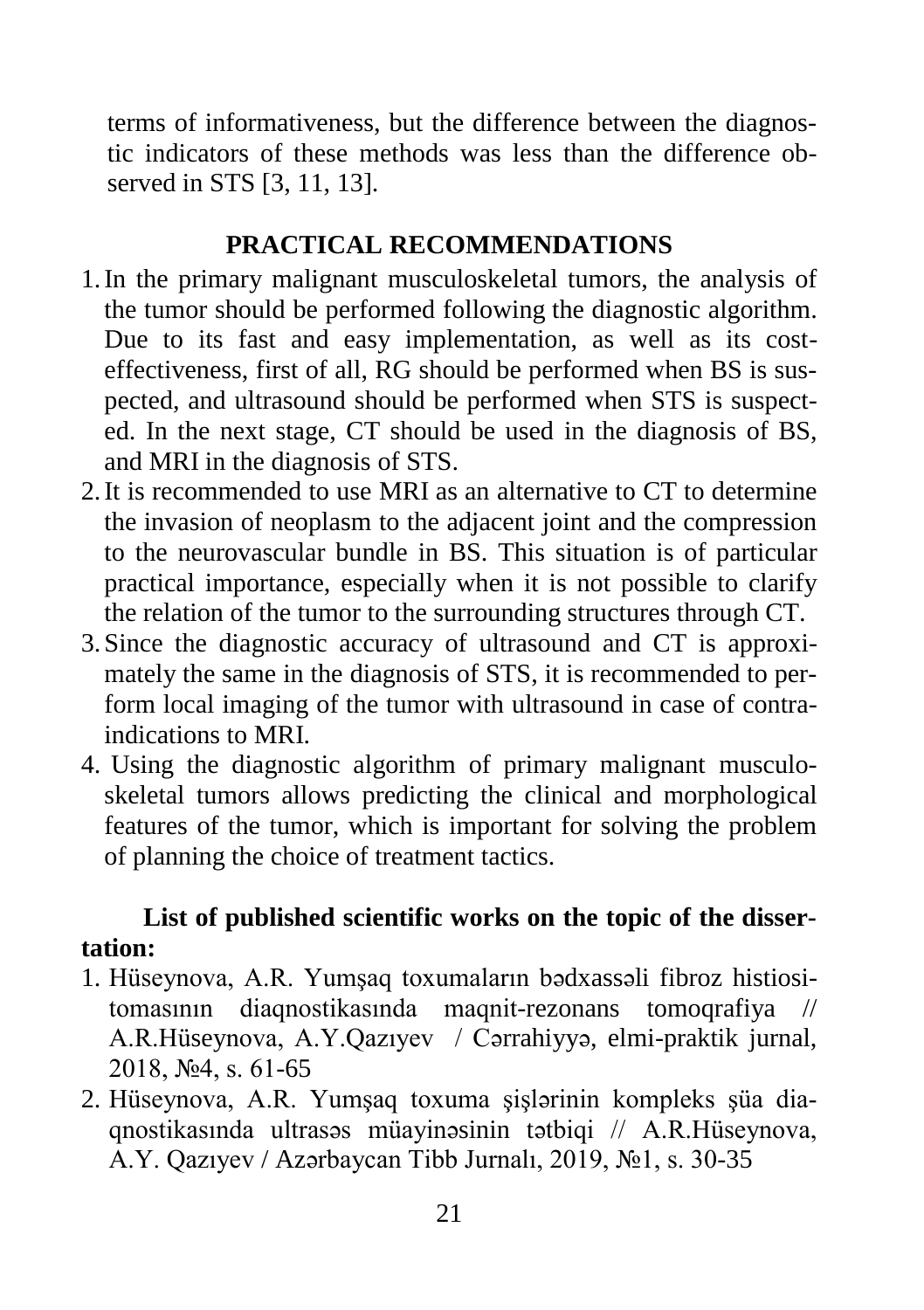- 3. Hüseynova, A.R. Yumşaq toxuma sarkomalarının diaqnostikasında şüa diaqnostikası metodlarının imkanları / Azərbaycan Onkologiya Jurnalı, 2019, №1, s.65-70
- 4. Hüseynova, A.R. Sümük iliyinin bədxassəli şişlərinin kompleks şüa diaqnostikasında maqnit-rezonans tomoqrafiyanın imkanları // A.R.Hüseynova, A.Y.Qazıyev, A.Ə.Əmiraslanov / Tibbin görən gözü. Şüa diaqnostikasının aktual problemlərinə həsr olunmuş beynəlxalq elmi praktiki konfransın materialları, Bakı, 30-31 mart, 2019, s. 93
- 5. Hüseynova, A.R. Nəhənghüceyrəli şişin maqnit-rezonans tomoqrafik əlamətləri // A.R. Hüseynova, A.Y. Qazıyev / Tibbin görən gözü. Şüa diaqnostikasının aktual problemlərinə həsr olunmuş beynəlxalq elmi praktiki konfransın materialları, Bakı, 30-31 mart, 2019, s. 94
- 6. Hüseynova, A.R. Sinovial sarkomanın diaqnostikasında maqnitrezonanas tomoqrafiyanın rolu // A.R. Hüseynova, A.Y. Qazıyev / Bakı Dövlət Universiteti nəzdində tibb fakültəsinin yaradılmasının 100 illik yubileyinə həsr edilmiş "Təbabətin aktual problemləri 2019" beynəlxalq elmi-praktik konfransın materialları. Bakı, 18- 19 aprel, 2019, s. 92
- 7. Hüseynova, A.R. Osteogen sarkomanın kompleks şüa diaqnostikasında maqnit-rezonanas tomoqrafiyanın tətbiqi // A.R.Hüseynova, A.Y.Qazıyev / Bakı Dövlət Universiteti nəzdində tibb fakültəsinin yaradılmasının 100 illik yubileyinə həsr edilmiş "Təbabətin aktual problemləri 2019" beynəlxalq elmi-praktik konfransın materialları. Bakı, 18-19 aprel 2019, s. 93
- 8. Hüseynova, A.R. Sümük və yumşaq toxuma şişlərinin maqnitrezonans tomoqrafik əlamətlərinin müqayisəli tədqiqi // A.R.Hüseynova, A.Y. Qazıyev / Azərbaycan Onkologiya Jurnalı, 2019, №2, s.111-116
- 9. Hüseynova, A.R. Sümük şişlərinin maqnit-rezonanastomoqrafik semiotikası / Azərbaycan Təbabətinin Müasir Nailiyyətləri, 2019, №4, s. 139-144
- 10. Hüseynova, A.R. Liposarkomanın diaqnostikasında maqnit-rezonans tomoqrafiyanın tətbiqi // Azərbaycan Tibb Universitetinin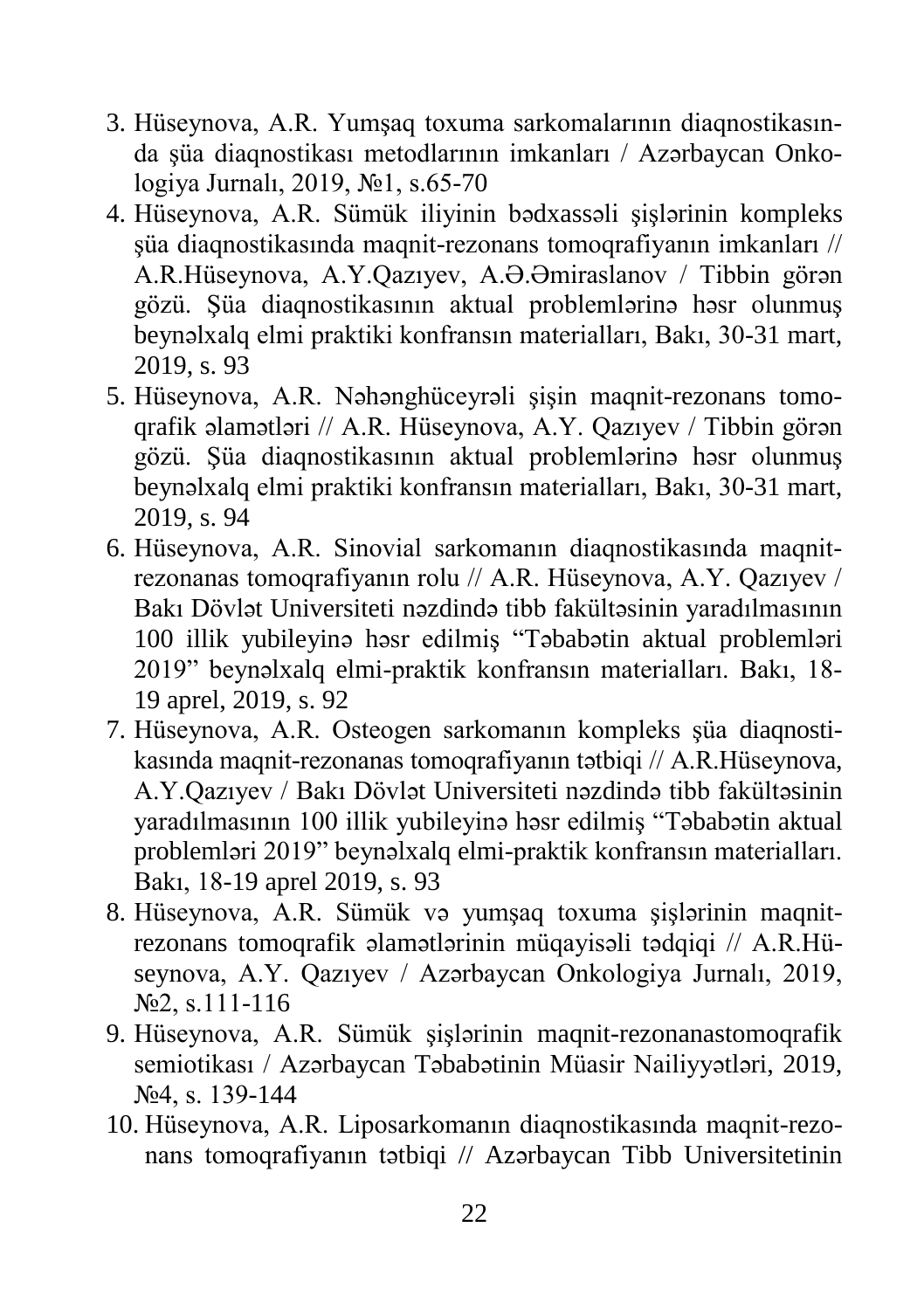İnsan anatomiyası və tibbi terminologiya kafedrasının yaradılmasının 100 illik yubileyinə həsr olunmuş Beynəlxalq elmipraktik konfrans materiallarının toplusu. Nəzəri, klinik və eksperimental morfologiya jurnalı, 2019, Cild 1, № 3-4, s. 151-152

- 11. Гусейнова, А.Р. Применение магнитно-резонансной томографии в диагностике опухолей мягких тканей // А.Р. Гусейнова, А.Ю. Казиев, В.А. Дадашова / Медицинскиеновости, 2020, №1, стр. 72-75
- 12. Гусейнова, А.Р. Возможности МРТ в диагностике сарком костей // А.Р.Гусейнова, А.Ю.Казиев / Тезисы XI Съезда онкологов и радиологов стран СНГ и Евразии, 23-25 апреля 2020 г. Kaзaнь, Россия. Евразийский Онкологический Журнал. 2020, том 8, №2. Приложение, стр. 724-725
- 13. Гусейнова, А.Р. Применение магнитно-резонансной томографии в комплексной лучевой диагностике сарком мягких тканей // Актуальные проблемы биомедицины-2020: Сборник тезисов XXVI Всероссийской конференции молодых ученых с международным участием. Санкт – Петербург, 26-27 марта 2020 г., стр. 444-446
- 14. Hüseynova, A.R.Yumşaq toxuma şişlərinin klinik-patomorfoloji səciyyələndirilməsi // A.R.Hüseynova, A.Y.Qazıyev, Н.К.Muradov / Azərbaycan Tibb Jurnalı, 2020, №1, s. 49-56
- 15. Hüseynova, A.R. Dayaq-hərəkət aparatının birincili bədxassəli şişlərinin diaqnostikasında klinik əlamətlərin əhəmiyyəti // A.R.Hüseynova, A.Y. Qazıyev / Azərbaycan Tibb Universitetinin 90 illik yubileyinə həsr olunmuş "Təbabətin aktual problemləri – 2020" mövzusunda Beynəlxalq elmi-praktik konfransın materialları: 19-20 dekabr 2020-ci il, Bakı, Azərbaycan, səh. 49-50
- 16. Hüseynova, A.R. Dayaq-hərəkət aparatının birincili bədxassəli şişləri zamanı MRT ilə digər şüa diaqnostik müayinələrin nəticələri arasında korrelyasion əlaqələr // A.R.Hüseynova, A.Y.Qazıyev / Əməkdar elm xadimi, professor Tamerlan Əziz oğlu Əliyevin anadan olmasının 100 illiyinə həsr olunmuş "Təbabətin aktual problemləri-2021" mövzusunda Beynəlxalq elmi-praktik konqresin materialları, 6-8 oktyabr 2021, Bakı, Azərbaycan, s.46.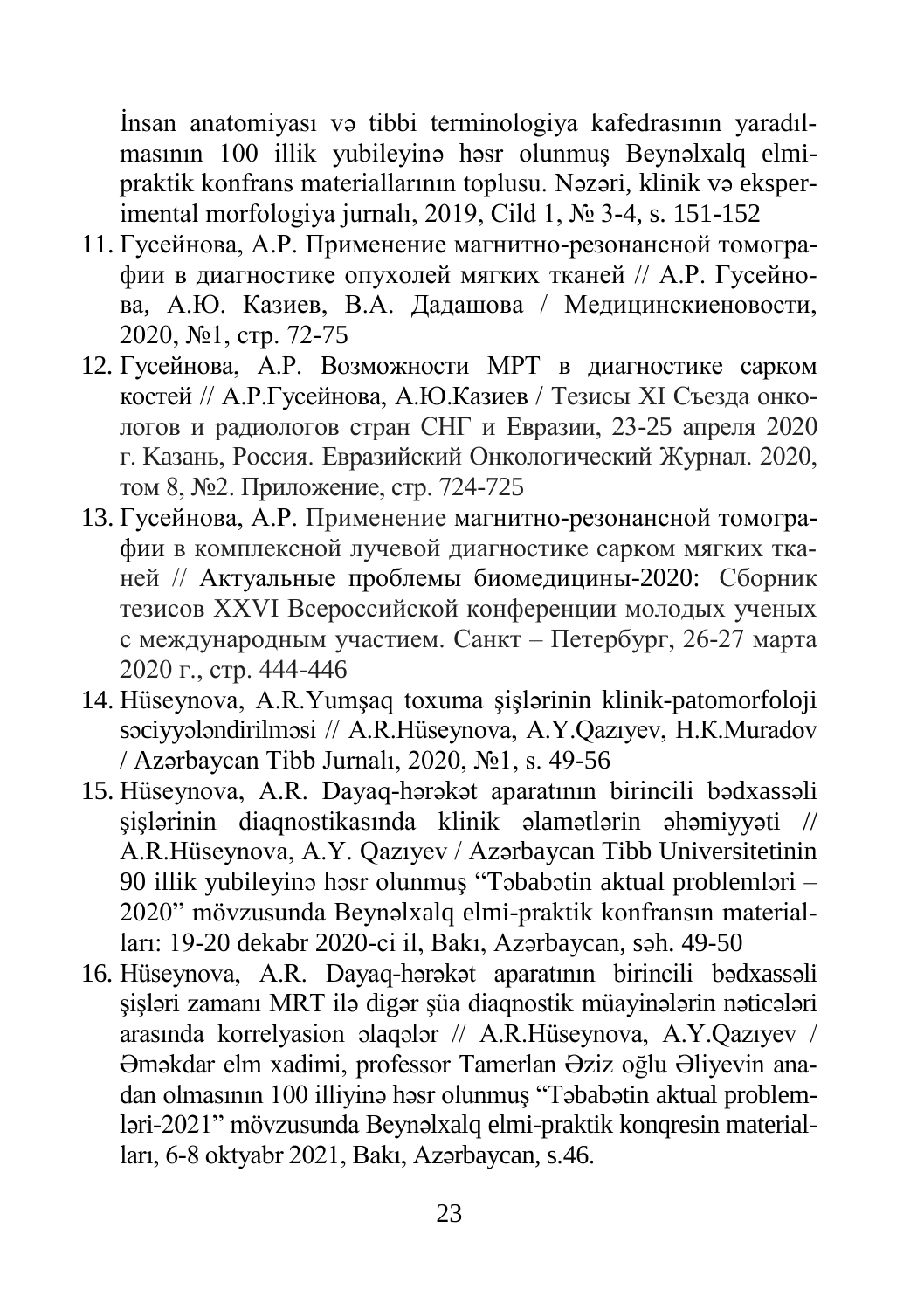## **Abbreviations**

BS – bone sarcoma

STS – soft tissue sarcoma

RG – radiography

CT – computed tomography

US – ultrasound scan

MRI – magnetic resonance imaging

Se – sensitivity

 $Sp$  – specificity

DA – diagnostic accuracy

MFH – malignant fibrous histiocytoma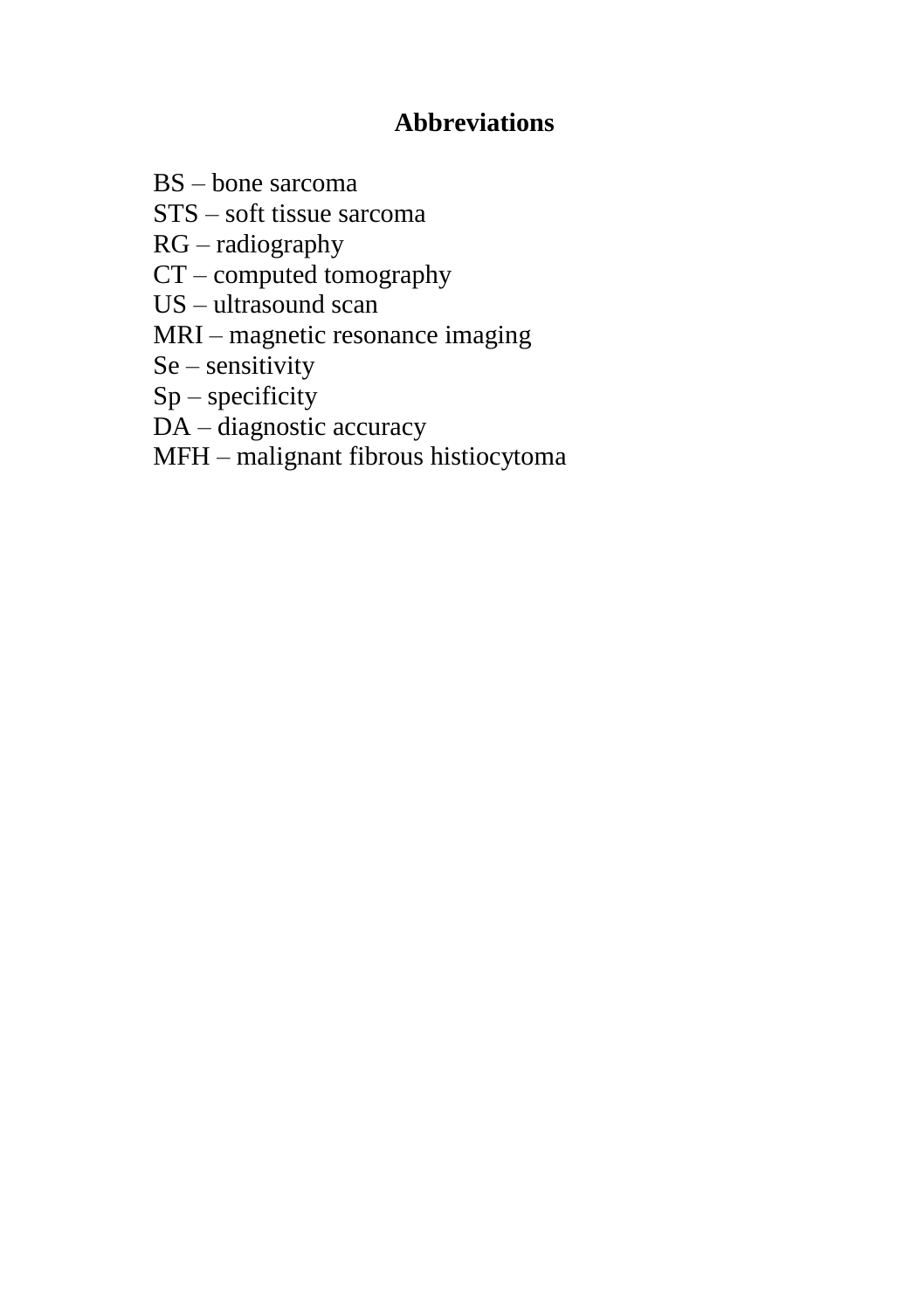$T_{\rm eff}$  defense of the dissertation will be held on  $\sim$ The defense of the dissertation will be neta on  $\overline{2Q}$  . June 2022, at  $(4^{\circ})^{\circ}$  at the meeting of the Dissertation council FD 1.02 of Supreme Attestation Commission under the President of the Repub-It is of Azerbaijan operating at the National Center of Oncology of the Ministry of Health of the Republic of Azerbaijan.

Address: AZ 1122, Baku city, H.Zardabi str., 79b

The dissertation is accessible at the library of the National Center of Oncology of the Ministry of Health of the Republic of Azerbaijan.

Electronic versions of the dissertation and its abstract are available on the official website aak.gov.az.

Abstract was sent to the required addresses on  $2\frac{7}{10}$   $\frac{1}{2022}$ .